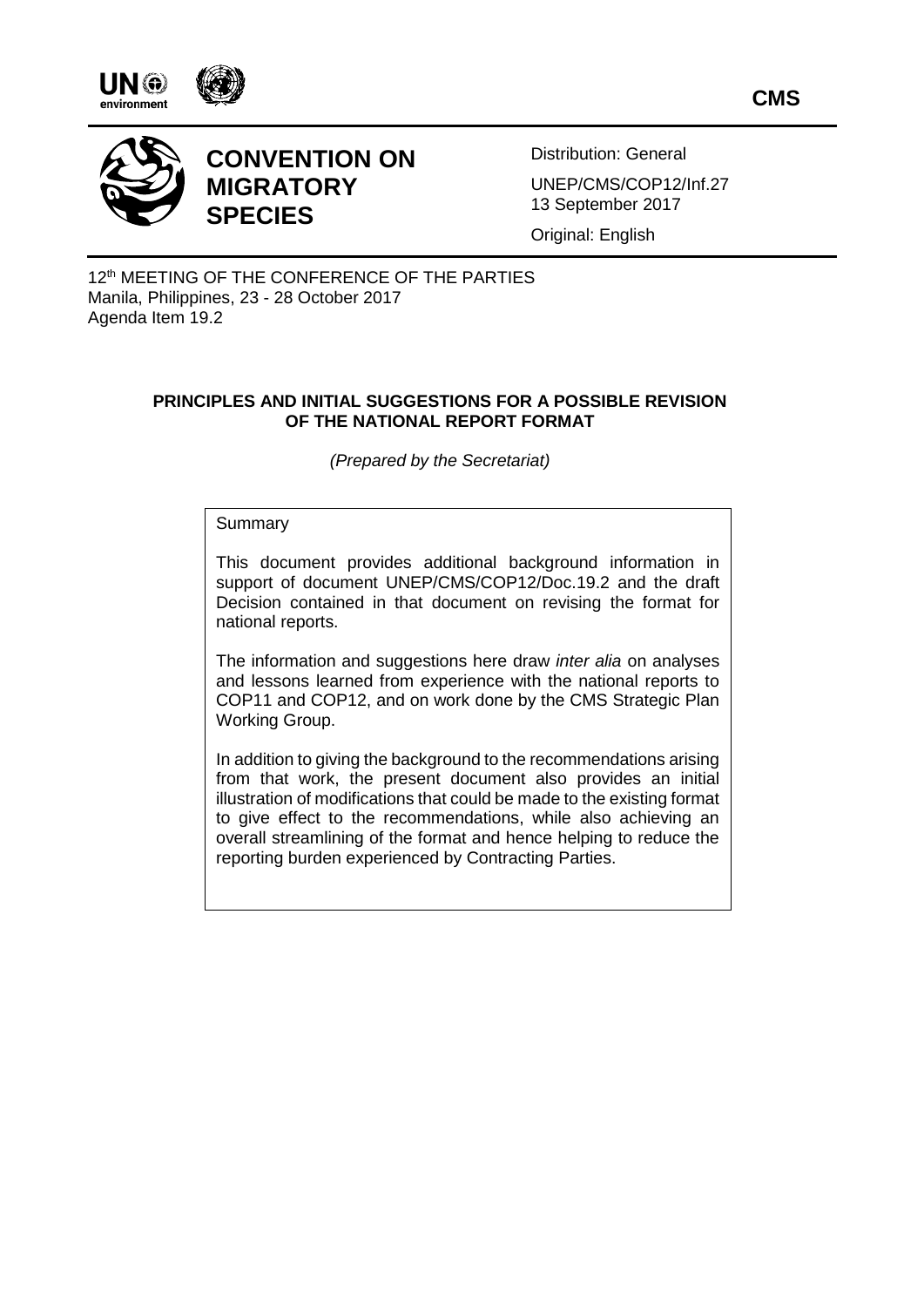# **PRINCIPLES AND INITIAL SUGGESTIONS FOR A POSSIBLE REVISION OF THE NATIONAL REPORT FORMAT**

## 1. Introduction

- 1.1. In COP Resolution 11.2 on the *Strategic Plan for Migratory Species 2015-2023*, the Parties to CMS requested the Secretariat to "consider amendments to the format for National Reports, where necessary, in respect of assessing implementation of the Strategic Plan and those indicators for which such reports are identified as a potentially important source of information, and the scope for streamlining existing reporting processes to reduce reporting burdens, and to submit any proposed amendments to the Standing Committee for its consideration and transmission to the 12th Meeting of the Conference of the Parties".
- 1.2 The request in Resolution 11.2 therefore principally involves two issues: (i) supporting the assessment of the implementation of the Strategic Plan for Migratory Species 2015- 2023 (SPMS) and (ii) streamlining the reporting process as a whole. Work on the first of these issues advanced in 2016 with the support of the Strategic Plan Working Group (SPWG) and a generous voluntary funding contribution from the Government of Germany. The Secretariat has subsequently worked further on the second issue, drawing *inter alia* on suggestions provided by UNEP-WCMC following the COP11 reporting cycle, and on the analysis of national reports submitted by Parties to COP12, as discussed separately in document UNEP/CMS/COP12/Doc.19.1.
- 1.3 Document UNEP/CMS/COP12/Doc.19.1 and the present document integrate the two lines of thinking into the basis for a single package of amendments that could be put forward for consideration by the Standing Committee and (subject to the Committee's agreement) incorporation into a revised format to be used for reporting to COP13 and in subsequent reporting cycles.
- 1.4 Based on the COP11 mandate referred to above, the overall aim of a revision of the format for National Reports is to generate information that will be useful for making assessments of CMS implementation experience and progress towards achieving the goals of the Strategic Plan, while also being as efficient as possible by ensuring that the reporting burden on Parties is limited to those items that are most meaningful. This should therefore produce:
	- the essential picture of Convention implementation;
	- sufficient information to allow learning/adaptation;
	- the essential picture of progress towards objectives in the Strategic Plan:
	- maximum efficiency and worthwhileness.

# 2. Amendments to align the National Report Format with the Strategic Plan for Migratory Species

- 2.1 In the course of the development by the SPWG of indicators for the targets in the SPMS, the proposals made in several cases involved one or more indicators to be based on information to be provided by Parties in their triennial national reports to COPs. In many of these cases a question or questions in the existing National Report Format touches at least partly on the issue concerned; but in most cases, to align properly with the target and provide information that will help in assessing progress, some reformulation of the question(s) concerned would be required.
- 2.2 Accordingly, details of this cross-matching to the National Report Format, and suggestions for new or revised questions to address the Strategic Plan targets, have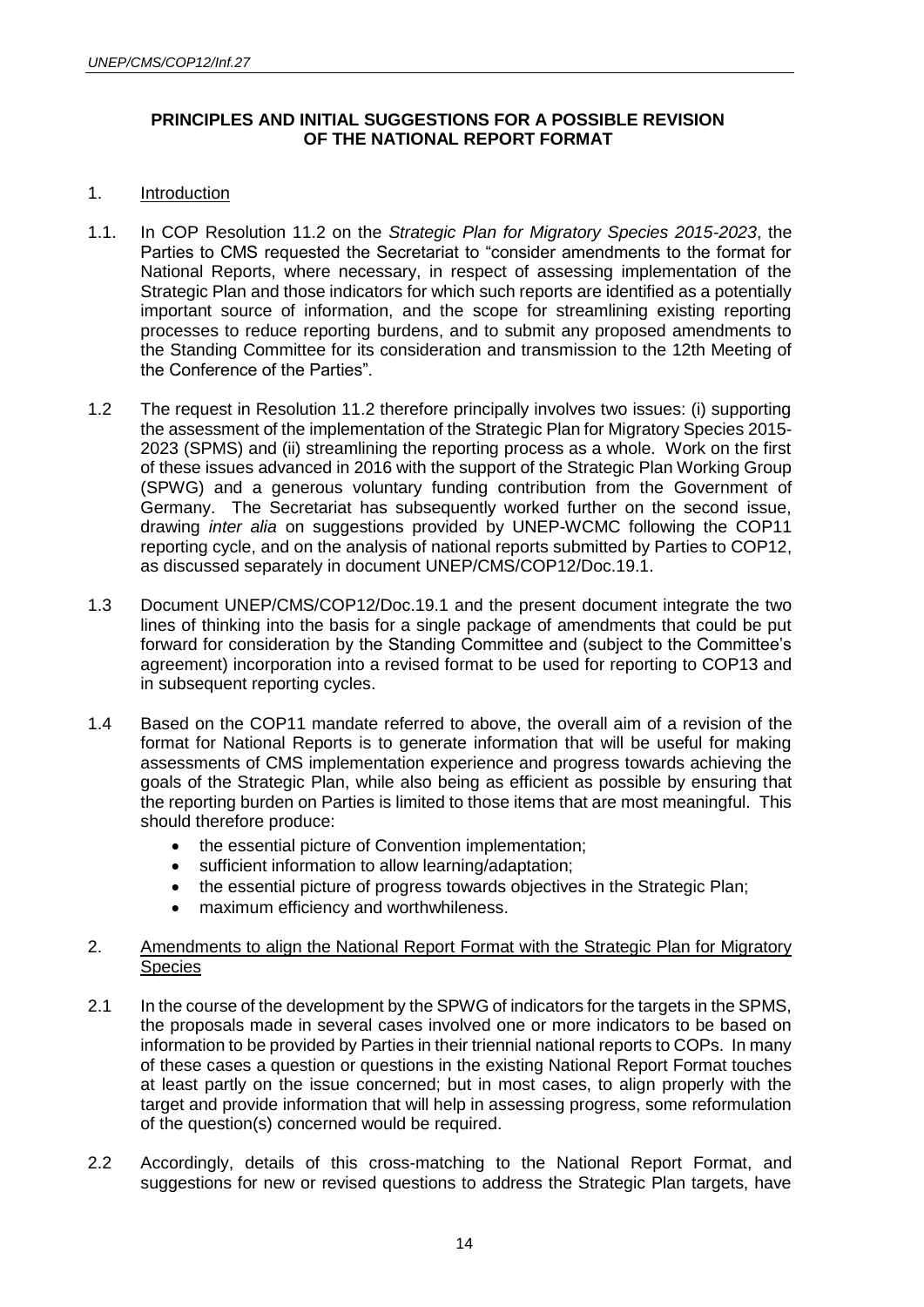been included in successive drafts of the "Indicator Factsheets for the Strategic Plan for Migratory Species" developed in two post-COP SPWG meetings, with input also from discussion in the CMS Scientific Council and Standing Committee, and from a public consultation undertaken during April-August 2016. A further public consultation on a revised (third) version of the Factsheets as a whole took place from April-June 2017, and further revised (fourth) version has been provided to COP12 in Information Document UNEP/CMS/COP12/Inf.26.

- 2.3 It is important to note that the proposals for National Report Format questions to underpin the SPMS indicators mostly do not consist of additional questions, but are instead modifications or replacements of the existing ones. In some places the proposed new question is shorter and less elaborate than the existing one, and more focused on what specifically needs to be known to assess the target; so already some useful streamlining has been identified. Overall in respect of the 16 targets, new questions are proposed for four of them, for two of them the proposed questions are slightly longer than the existing ones, for another two they are more or less the same, in seven cases they are shorter and simpler, and one question is proposed for complete deletion.
- 2.4 In 2014, the results of an analysis of national report information submitted to COP11 were presented in document UNEP/CMS/COP11/Doc.19.3, "Analysis and Synthesis of National Reports". The document made a general recommendation for the future to tailor all the National Report Format questions so that they would relate to specific objectives in the SPMS. The equivalent analysis presented to the present COP in document UNEP/CMS/COP12/Doc.19.1 reinforces the same conclusion, as does the document on implementation and monitoring of the SPMS, UNEP/CMS/COP12/Doc.15.
- 2.5 Within the CMS family, AEWA has updated its national report format in a way that takes the AEWA Strategic Plan into account and includes cross-references to Strategic Plan targets; although without going as far as a structural alignment. It may be of interest also to note that the Ramsar Convention Standing Committee at its 52nd meeting in June 2016 approved a revised National Report Format for Ramsar COP13 in 2018 in which there has been a systematic restructuring to group questions under each of the targets in the Ramsar Strategic Plan 2016-2024.
- 2.6 At its 45th meeting in November 2016, the CMS Standing Committee considered document UNEP/CMS/StC45/Doc.14 on the revision of the National Report Format. The document proposed that a revision of the National Report Format could be undertaken in two steps, with a first set of amendments (consisting mainly of integrating questions for the assessment of progress towards the targets of the Strategic Plan) being approved by the Standing Committee in time for use in the COP12 reporting cycle, and then a second set of amendments (taking into account the final outcomes of SPWG work on indicators and extending to a more in-depth revision of the format, including any appropriate streamlining) being prepared in time for consideration and approval by COP12. The specifics of the "first step" SPMS-related proposals (extracted from the Indicator Factsheets) were appended to the document.
- 2.7 After some discussion the Committee decided not to make changes in two steps, but instead to consider one overall revision at a later date. In the meantime for reporting to COP12 the existing (COP11) format has been used, with limited adjustments to take into account only the new Resolutions and species listings agreed by COP11.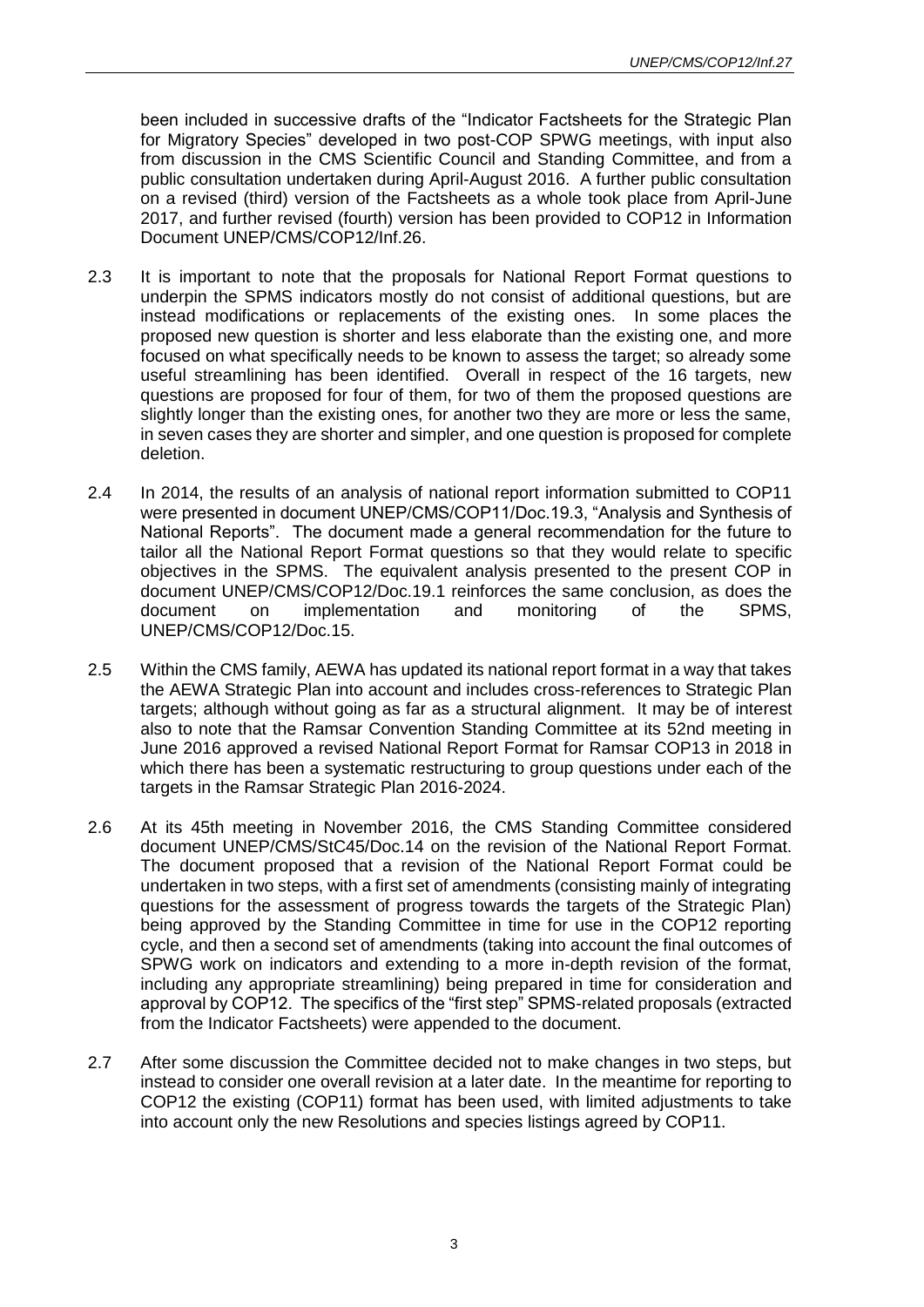#### 3. Amendments to address other issues

- 3.1 Apart from the one point mentioned in section 2 above regarding alignment with the Strategic Plan for Migratory Species, the UNEP-WCMC analysis of national reports presented to CMS COP11 did not address the future shape of the Report Format itself. Subsequently however UNEP-WCMC did compile some observations on this, and these were submitted (to the Secretariat only) in October 2014, in a separate document entitled "Recommended improvements to the CMS National Report Format".
- 3.2 The 2016 Standing Committee paper referred to above contained various proposals for questions to be included in the National Report Format in relation to the targets in the Strategic Plan, but it did not make any proposals about what the format itself should look like; nor did it address any of the reporting issues that relate to implementation of the Convention in respects other than those covered by the Strategic Plan, and/or those that will require reporting on an on-going basis beyond the Plan's time-horizon (2023).
- 3.3 A Supplementary Note was therefore provided to the Committee at the same time (document UNEP/CMS/StC45/Inf.5) on "Principles and general approach for pursuing possible further work on the National Report Format between StC45 and COP12". This drew upon comments provided by UNEP-WCMC following their analysis of the reports to COP11, and pointed out that, in line with paragraph 11 of Resolution 11.2, it would make sense to use the opportunity of any SPMS-related adjustments to the National Report Format to address at the same time any other updating improvements that seemed desirable, in particular where possible to seek streamlining of the reporting burden on Parties, while maintaining the COP's crucial capability to monitor and evaluate the most central aspects of Convention implementation.
- 3.4 Subsequently, the lessons learned from the analysis of the reports to COP12 have generated further specific recommendations for factual corrections and adjustments for improved consistency and clarity in the questions in the National Report Format (see document UNEP/CMS/COP12/Inf.30).
- 3.5 CMS meetings during 2016 of the Standing Committee, the SPWG and the Working Group on the Development of a Review Process under the Convention on Migratory Species generated some other observations on the National Report Format and/or on national reporting, which have been taken into account. The Review Process Working Group *inter alia* considered national reports to be an important component in obtaining information for review (see document UNEP/CMS/COP12/Doc.22).
- 3.6 The ideas put forward in all of these documents have been consolidated and incorporated in the suggestions set out in the present paper, as a potential startingpoint for any revisions that might be considered in future.

#### 4. Specificity, clarity and "closed" questions

4.1 One general comment running through WCMC's 2014 analysis related to the specificity and clarity of the questions in the format. A considerable proportion of the information reported by Parties in the COP11 round was found to be of no direct relevance to the questions, due possibly to lack of clarity in those questions. Focusing on only the most relevant information will make reports more comparable with each other and should also contribute to reducing the overall burden of the process. In addition to careful wording, achievement of this can also be helped by using "closed" questions where predetermined response options are provided, such as yes/no check boxes or drop-down menus of multiple-choice answers (at present a combination of methods is used).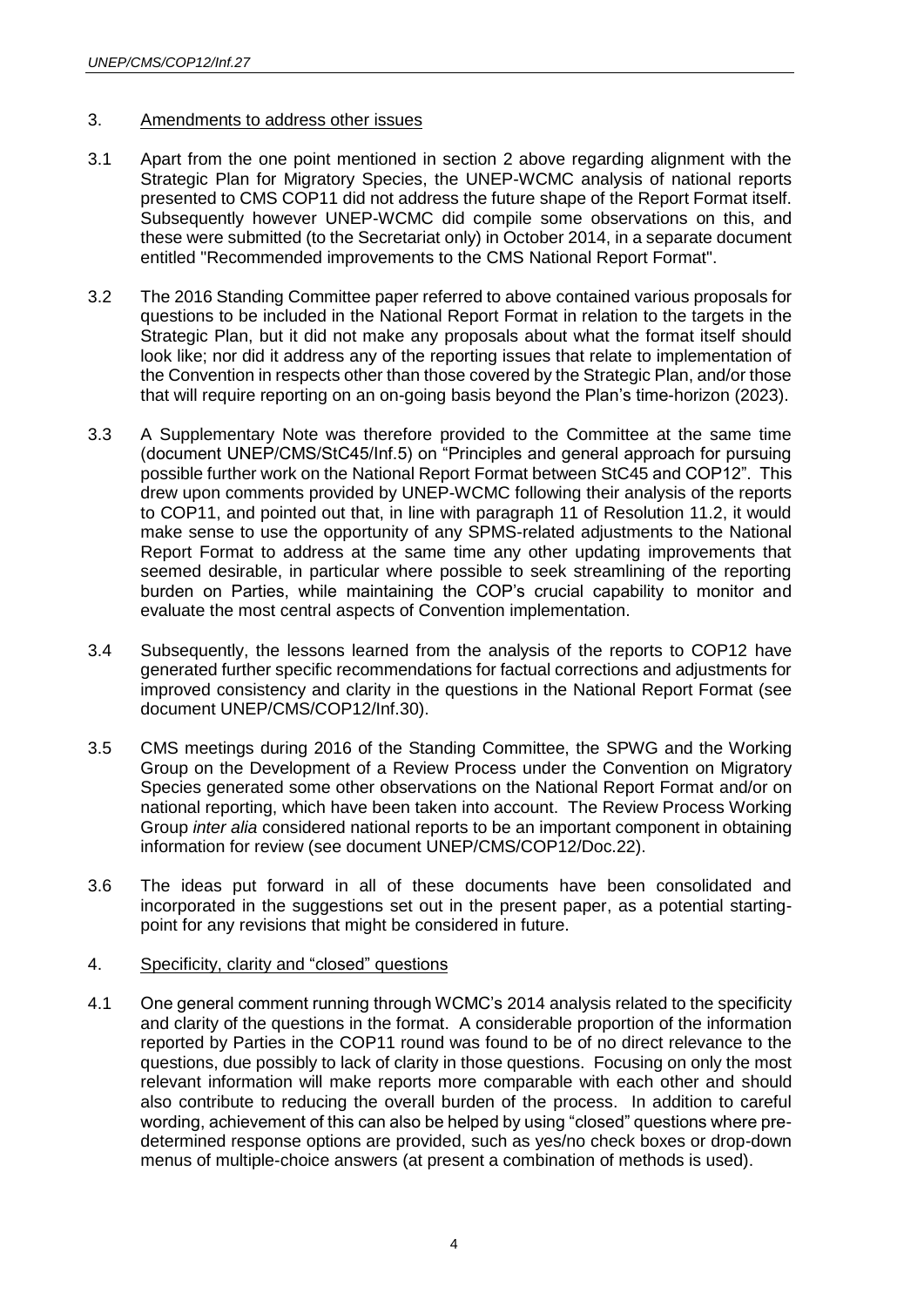- 4.2 The suggestion was also made to make more/clearer use of "dependent questions", where the response category selected for one question determines which follow-up question (if any) subsequently appears (for example answering "yes" brings up a followup question about more information, but answering "no" does not). This would shorten the report in respect of aspects that are not applicable to a given Party, and would help to avoid the confusion that was evident in the COP11 round where many Parties responded to questions that were not actually relevant to them.
- 4.3 Some compilers of reports have noted that open questions requiring subjective judgements and narrative responses increase the burden of effort required to respond, and they express a preference for "tick-box"-style questions wherever possible. Phrases like "please provide more details" should be made less vague and open-ended by asking instead "please provide a short summary".
- 4.4 A potential ambiguity was noted in the analysis of COP12 reports which led to a recommendation that the wording of questions could usefully be adjusted to improve consistency/reduce ambiguity as to whether they are asking about actions undertaken "by the country" (i.e. the Party government) or "in/in relation to" the country (i.e. including actions by others, such as NGOs).

## 5. "Pre-filling" of reports by the Secretariat; and the time period being reported on

- 5.1 "Pre-filling" of certain report sections by the Secretariat prior to issuing the format to Parties probably helped national compilers to avoid a certain amount of re-originating of information they had provided on previous occasions. It appears however that many did not replace outdated information with updates, or did so in some sections and not in others, resulting in internal contradictions within the individual reports. Analysis was made problematic by an inability to distinguish pre-filled data (which may or may not still be correct) from data newly entered in the most recent reporting period.
- 5.2 If "pre-filling" of data is undertaken again in future reporting cycles, some method should be found to enable such pre-filled data to be readily distinguished from new data in the final submitted reports. In general it would help also for Parties to provide more specificity in all report sections concerning the time-period to which a given response relates, making a particular effort to focus on information about status, events and activities during the most recent triennium (since the last COP).
- 5.3 It would further be helpful for more of the questions to specify explicitly that the information to be reported should relate to the reporting period concerned, i.e. the triennium since the last COP. Any information that relates to previous triennia should be clearly distinguished as such. In some sections of the present format the questions do not specify that the results concerned should relate to the triennium being reported on, and reports vary considerably in the approach taken to this, with some seemingly referring back over the entire history of the country's implementation of the issue concerned, others citing information from previous triennia, some implying that the information provided relates to the period since the last COP, but most giving no indication one way or the other as to the time period covered. Other ambiguities/internal contradictions concerning the inclusion of past/present/future status of activities (for example in the section on telemetry – see below) should also be addressed, by reformulating those questions.

#### 6. Positive outcomes

6.1 There may be a case for modifying the questions that ask about "positive outcomes", to allow Parties to report actions which were attempted but which turned out not to be successful (i.e. not only outcomes that are "positive"), since this can be an equally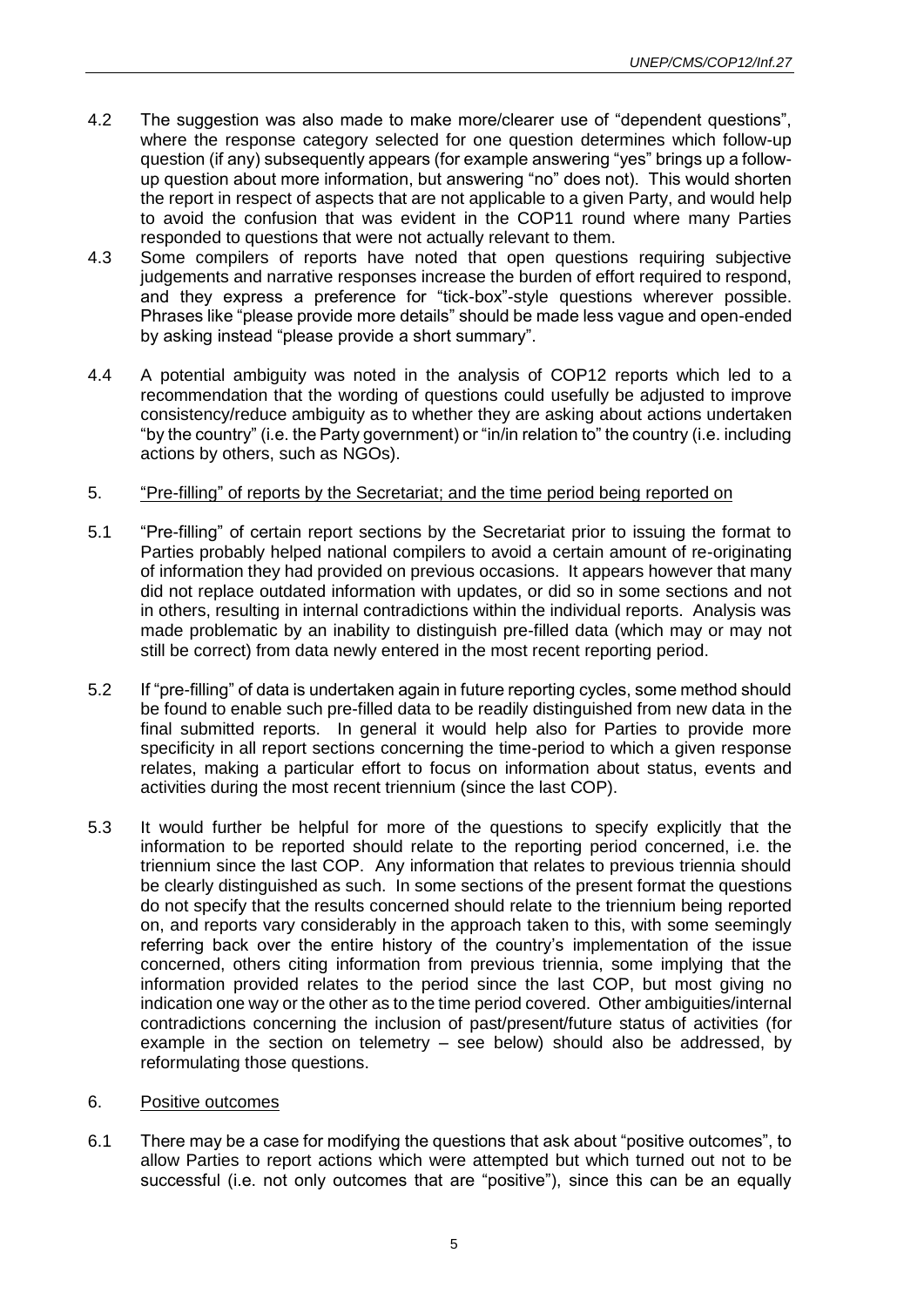useful area of lesson-learning. Scope should also be allowed for Parties to comment on the relative balance between positive and negative results.

# 7. Species data; and new Appendix listings

- 7.1 UNEP-WCMC made recommendations concerning the questions (II.6.1 and III.3.1) about potential new species listings on the Convention Appendices. Parties reported on species which they regard as qualifying for inclusion in the Appendices of the Convention but which are not yet listed. Several Parties misconstrued these questions or answered them incompletely. Again in the COP12 round there appears to have been some confusion about the species status information being used for this, possibly some confusion also about what the question is asking, and it seems that a number of Parties may be relying on out of date versions of the Appendix lists. In addition, on the basis of their threat status, nearly three quarters of the species put forward in the COP12 round would be rendered invalid if the eligibility guidelines in the Annex to Resolution 11.33 were followed. It has been recommended to add a hyperlink from the questions to the "Species+" and IUCN Red List databases to provide Parties with quick access to the correct qualifying species for their country.
- 7.2 Even in respect of genuinely unlisted taxa, a considerable mis-match has been revealed between intentions stated in the national reports concerning listing proposals and the actual proposals submitted to COP, although the reasons for this are unclear. It would be worth investigating any difficulties that Parties have experienced which may be the cause of the observed lack of alignment between positions on Appendix listing revealed in national reports, compared with those revealed by formal listing proposals.
- 7.3 In the English version of the format there is an error in the question which asks Parties to indicate whether they are a Range State for any other migratory species which are classified as endangered but which are not currently listed in Appendix I, where the word "not" has been inadvertently omitted before the words "currently listed". In theory this could allow a Party to interpret the question as meaning that they should indicate species which are on Appendix I and for which they are a Range State but on which they have not provided details in the preceding (taxonomic) parts of the report section. In principle however, details should have been provided in those preceding parts on all relevant species, so the working assumption is that all Parties have done so, and that they have read the question in the sense that it was intended, rather than the way it was written. In the French and Spanish versions the text is correct. The error in the English version should be corrected.
- 7.4 Concerning potential candidates for listing Appendix II, again there have been several instances where species are mentioned which are already on the Appendix, and again there is a notable difference between the national report answers concerning intentions to propose Appendix II listing on the one hand, and the actual formal listing proposals submitted to COP12 on the other.
- 7.5 The suite of species cited by one Party was identified from a systematic review of certain bird families, so in terms of the report format question, the country concerned is not necessarily regarding itself as a Range State for all of the species named. The approach they took is helpful nonetheless, despite not being strictly accommodated by the wording of the question. It is recommended accordingly that the question which asks about candidate species for adding to Appendix II should accommodate answers based on analyses undertaken by countries on species/species groups for which they are not necessarily a Range State, but in respect of which they may nevertheless have led the relevant international research.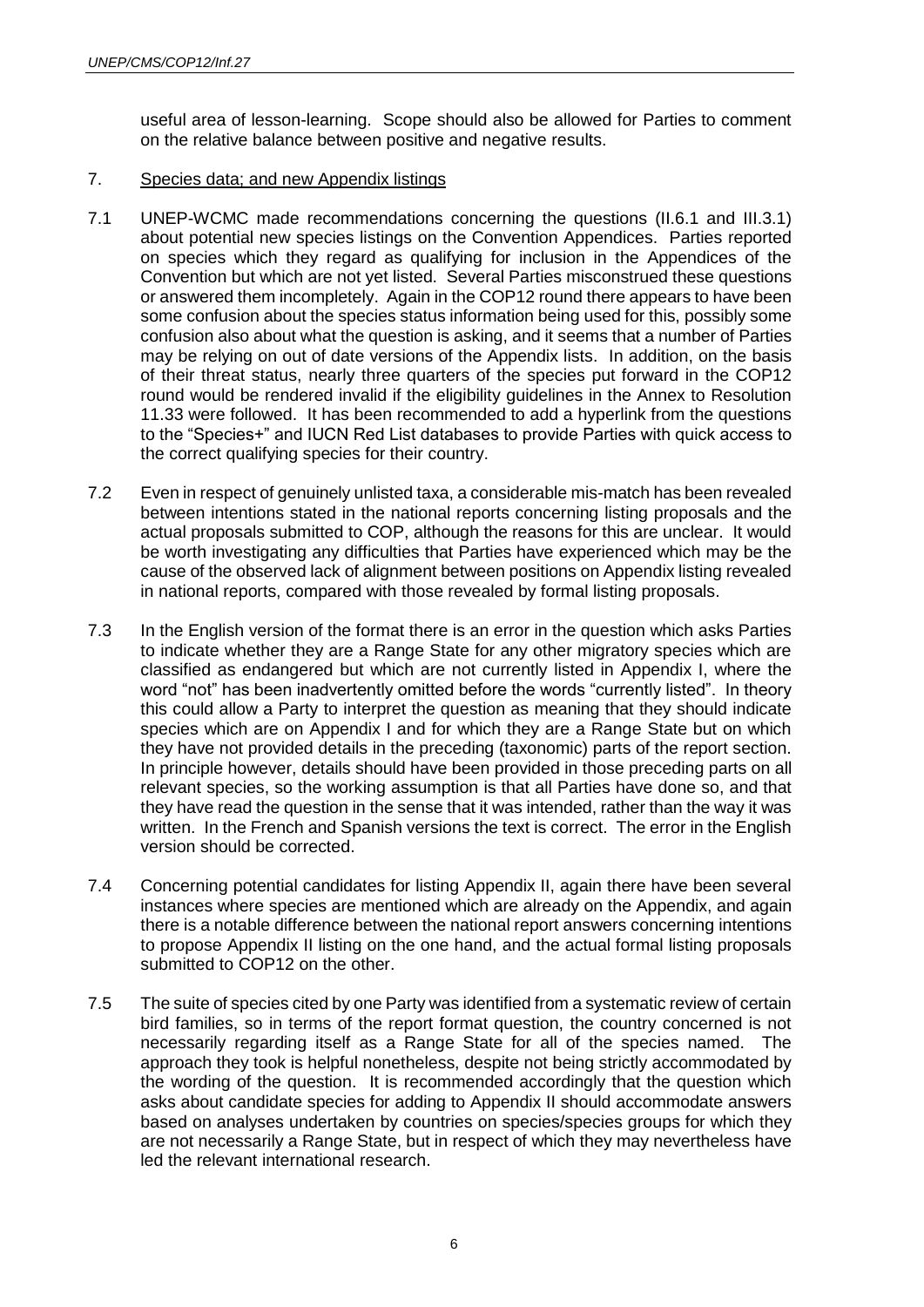- 7.6 Species-specific questions in Section II of the template are tailored to individual Parties according to which species occur in the countries concerned. UNEP-WCMC suggested that this approach could be extended also to the more general taxonomic group questions, based similarly on species distribution data. As above, a way of making the use of data for this as up to date as possible would be to link the on-line reporting platform dynamically to the "Species+" database, which in turn could be linked to the CMS species database. Discussions between UNEP-WCMC and the CMS Secretariat have already taken place on this latter linkage.
- 7.7 The Annex to the report format provides a list of all Appendix II species and asks Parties to indicate the status of each one in their territory, choosing one of four options ("Range State", "not a Range State", "no information available" or "extinct at national level") and providing a published distribution reference. If the suggestion above is followed to link the on-line reporting platform to the "Species+" and CMS species databases, this would enable the information there to be displayed to the national report compilers, who would then only need to provide updates, rather than manually re-populating the whole Annex. The approach could be extended to Appendix I species as well as those on Appendix II.

## 8. Threats and pressures

- 8.1 The report format asks several questions about the status of Appendix I species in each country, for each of five taxonomic groups in turn, including the pressures facing these species and the obstacles impeding their migration. In practice, aspects of these latter two fields are commonly mixed together, so the distinction has not proved meaningful for analysis purposes. The questions suggest some possible types of threats (as well as allowing other types to be explained in a narrative) but in a way which is inconsistent between the different taxonomic sections.
- 8.2 All the resulting threat data need to be treated with caution because the tendencies appear to have been led to some extent by the way that priorities were suggested in the questions, and because (as mentioned above) the questions were not asked/prompts were not given in the same way for each taxonomic group (for example the extra question on management issues in the terrestrial mammals section is likely to have contributed to the greater prevalence of references to that issue in reported threats affecting that group).
- 8.3 Other questions in this section of the format asked about actions being taken to address the threats, and about the progress and success of those actions. Responses to this were reported in a variety of different ways, and there is no valid basis for quantifying or otherwise evaluating the priorities and significances among the actions described. Progress or success was sometimes mentioned, but more often the mention of an activity could not be distinguished from any comment about the progress achieved ("protection of habitat" or "raising awareness" for example could refer either to an activity or a result, or both). Apart from a few references to e.g. "breeding success improved" and one or two specific project results in particular areas, the "progress/success" answers have generally not provided any evaluation of conservation status outcomes.
- 8.4 In light of the issues identified above it would be advisable to rationalize the way in which questions are asked about threats affecting Appendix I species, in order to avoid bias in prompting the priorities expected, and to have greater consistency in these questions across the different taxonomic sections. A revised approach to this could perhaps draw on the categorization of threat types devised specifically for the analysis presented in document UNEP/CMS/COP12/Inf.30.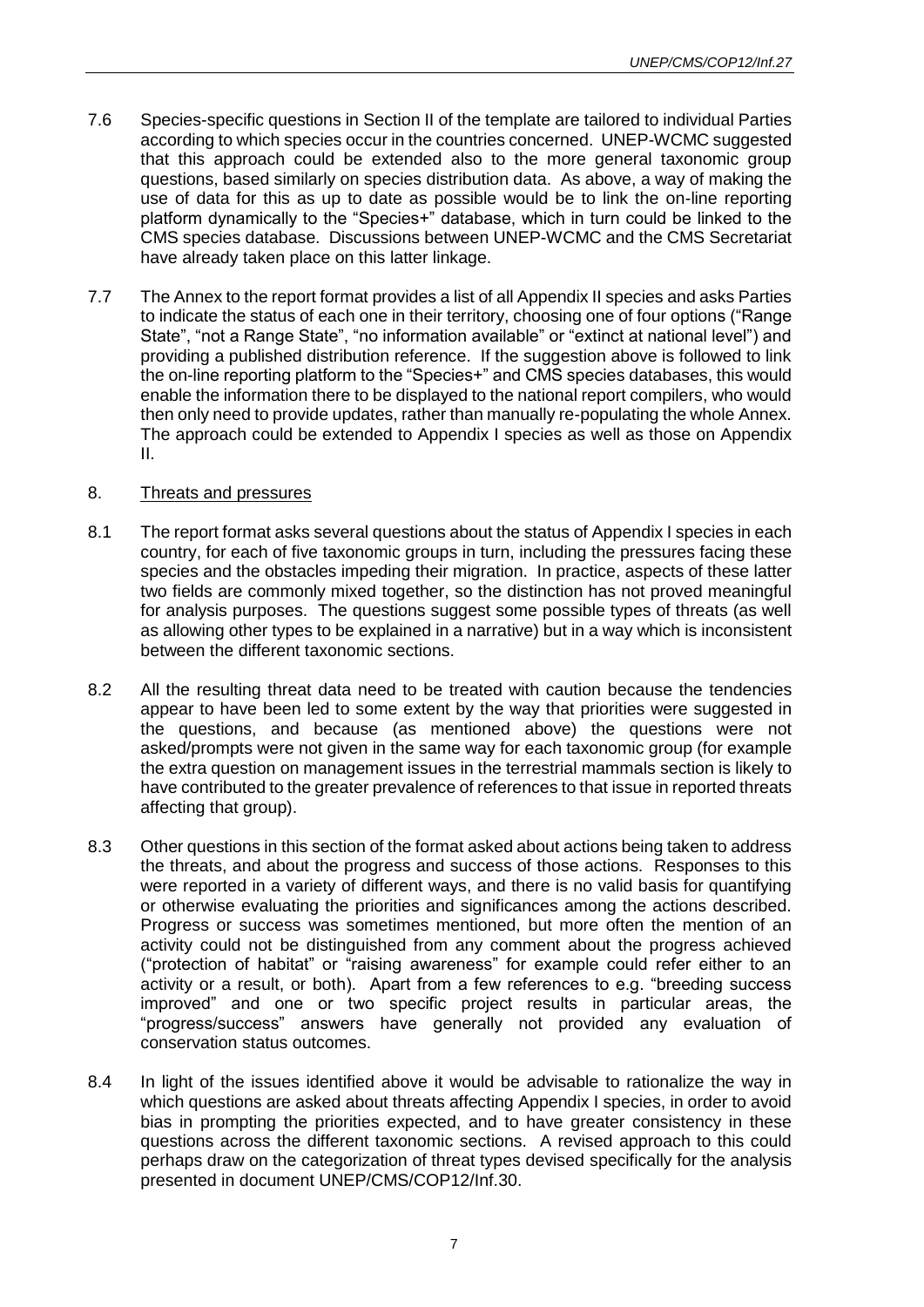#### 9. New Agreements

- 9.1 Parties are asked to indicate, for each of six taxonomic groups in turn, whether they have been involved in initiating or participating in the development of any new CMS Agreements (including Memoranda of Understanding) during the relevant reporting period. They are also asked about any future plans in this regard, and about any particular needs for assistance.
- 9.2 This is a somewhat problematic area of report information. It was apparent from details (where they were entered) that the majority of Parties providing "yes" answers in the 2017 round were not in fact answering the questions put. This may be because the questions were being mis-read, or it may be that Parties were simply taking the opportunity to provide other kinds of information they wished to provide about Agreements (i.e. those already in existence, rather than new ones in prospect or in development). Some answers were also entered in the wrong taxonomic section. Many Parties were in fact commenting only on existing Agreements rather than the development of new ones.
- 9.3 "Development" itself appears to have been interpreted in divergent ways. It could be that some respondents (who for example answered "yes" to developing new Agreement but then referred to hosting a Meeting of Signatories of an existing MOU) are interpreting "development" as including the development of implementation actions, and interpreting "new Agreements" as including "recently concluded" ones. Consideration should be given to the possibility of adding advice on the interpretation of the phrase "development of new Agreements" (or re-wording the questions on this subject), to clarify whether it includes actions to develop the application of newly-concluded Agreements, or only the development of proposals for concluding Agreements that do not yet exist.

# 10. Protected areas

- 10.1 The first question in the protected areas section of the report format asks whether migratory species are taken into account in the selection, establishment and management of protected areas in the country. The meaning of "taken into account" is not specified, and it appears to have been interpreted in different ways in different places. Some reports mention merely that migratory species occur in protected areas, while some go further and refer to systems that mention migratory species as a possible ingredient in site selection criteria. In a few cases Parties have been more explicit about migration-related factors playing a part. It is recommended that consideration be given to the possibility of adding advice on the interpretation of the phrase "taken into account" in the questions on protected areas (or re-wording the questions on this subject), to encourage a greater focus on aspects specifically related to the needs of migratory species.
- 10.2 A second part of the question asks Parties to "identify the most important national sites for migratory species, and their protection status". Many Parties clearly find it difficult to isolate and account specifically for the migratory species component of wider conservation programmes on protected areas and ecological networks. Moreover, the question is asked separately in relation to terrestrial, aquatic and marine areas, and many Parties have found it difficult to split protected areas along these three-category lines. The split is more workable where species-based measures are concerned, but less workable where habitat- or ecosystem-based measures are concerned. Many areas will in particular have a mix of terrestrial and aquatic habitats.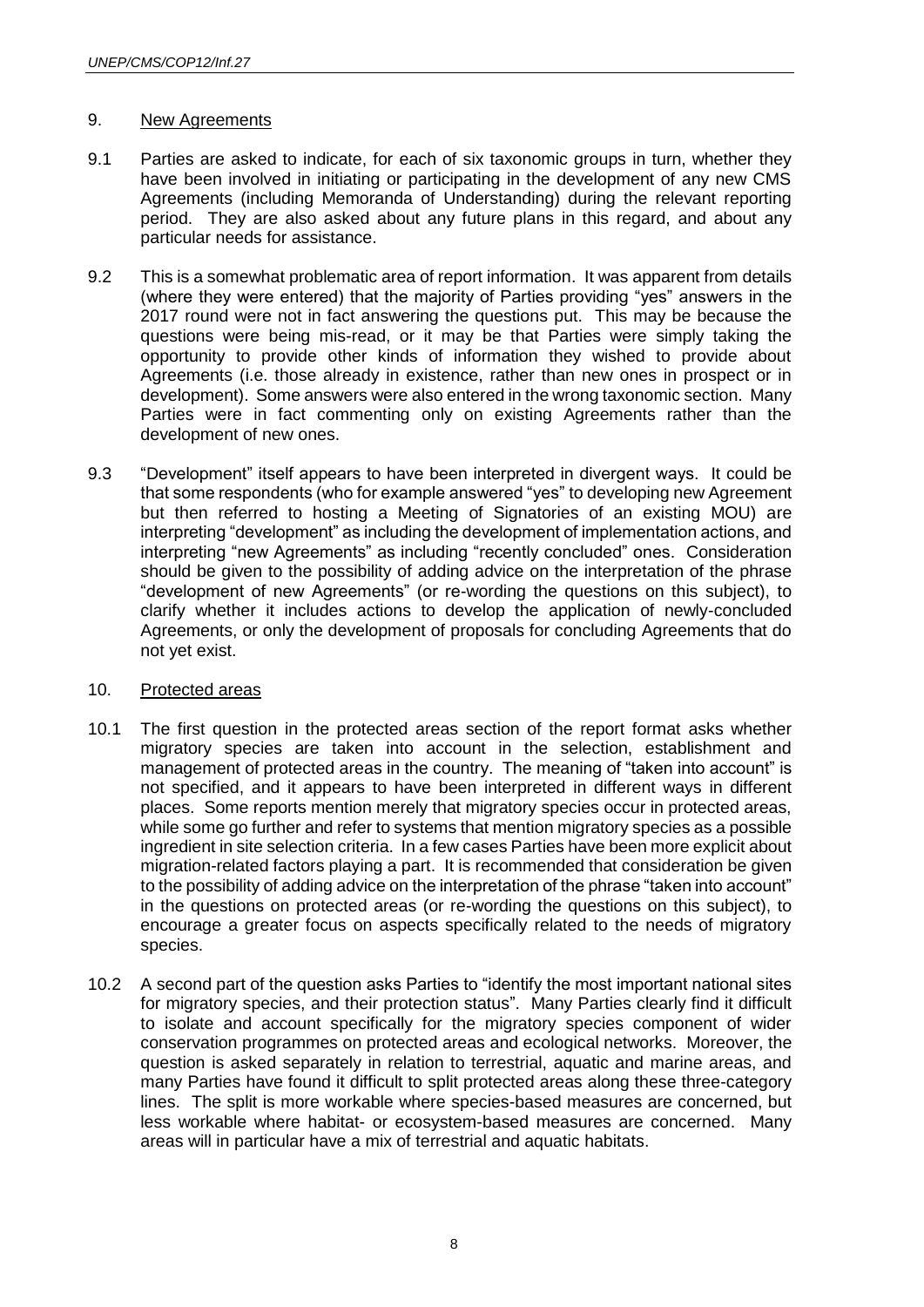10.3 The analysis of COP12 reports found that interpretations of "marine" varied, with for example some reports answering "yes" to marine where the country's protected areas extend seaward only as far as intertidal estuarine areas, and others answering "no" even though some near-shore marine waters are included in their coastal protected areas. One or two answering "yes" to marine cited in this connection only protected areas consisting of offshore islands, and it is not clear in these cases whether marine habitat as such is really included or not. Quantitative comparisons between any of these categories therefore risk being highly spurious. It would therefore be worth reexamining the usefulness of attempting to ask for a disaggregation of information about aquatic, terrestrial and marine situations respectively, in questions relating to protected areas.

## 11. Satellite telemetry

- 11.1 The first question in this section asks "In the current reporting period, has your country undertaken conservation/research projects that use satellite telemetry"? Parties answering "yes" were also invited to say whether the projects concerned were completed, or still ongoing, or were "in preparation". This last option may cause some confusion, as it seems rather unrelated to the question about projects that have been "undertaken", and is more relevant to the separate question about future projects.
- 11.2 There may be some confusion concerning this aspect of the question too. For example, one Party answering "completed" nevertheless showed from other parts of their answers that a project was in fact still ongoing. Another Party ticked the box for "completed" but had also in the first question said that no projects took place during the reporting period. In this case they may have been interpreting "completed" as applicable to a project which took place prior to the reporting period – the question is ambiguous in this respect and it is not possible to know from the reports which interpretation any given Party may have followed. A different explanation must apply to the two Parties who indicated that no projects had been undertaken during the reporting period but then in apparent contradiction ticked the box for "ongoing". A possible explanation might be that the first question asks whether the country has undertaken projects, and the responses might be drawing a distinction between this and projects undertaken by another entity, such as an NGO – this is speculation and there is no evidence in the reports either way; but it identifies another potential ambiguity in the wording of the question.
- 11.3 These interpretations are further complicated by the automatic pre-filling of the report format in many cases with data from previous cycles (see earlier above), so some of the apparent mis-matches in timeframes are likely to be a result of this earlier information persisting unchanged alongside partially-completed new information which then contradicts it.
- 11.4 Parties who have undertaken projects are invited to provide details. There is some suggestion that the animal tracking or telemetry projects being reported may not always have a satellite-related component. If a distinct section on telemetry projects is retained in the format in future, it may be helpful to remove the restriction to "satellite" telemetry, so that other relevant telemetry projects (that are not satellite-based) can also be reported.
- 11.5 The phrase "projects that use satellite telemetry" in the format question does not explicitly specify animal-based projects as opposed to habitat/landscape-based projects, and this perhaps points to another ambiguity, if some Parties have assumed the narrower scope (i.e. they have only reported projects addressing migratory species, as it seems nearly all have done) and others have assumed a broader scope (i.e. considering it relevant to report any kind of "conservation/research projects that use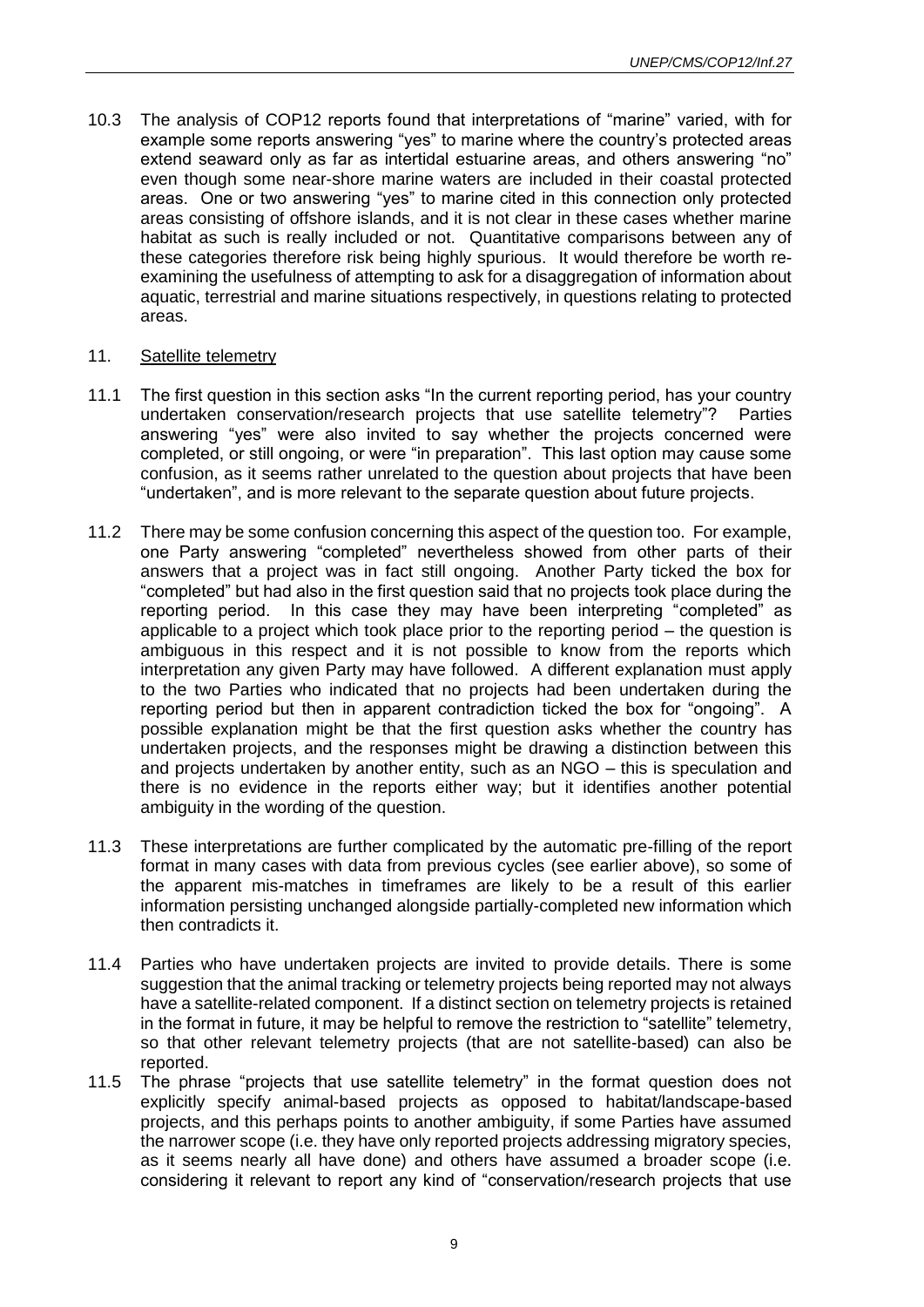satellite telemetry", in the words of the question). If a distinct section on telemetry projects is retained, it would be helpful to clarify whether the questions are intended to embrace habitat/landscape-based projects, or to be restricted only to animal-based projects.

- 11.6 Some respondents indicated in answer to the question about "projects in preparation" simply that existing projects would continue. In principle if all Parties interpreted the question in the same way then this kind of answer should always match up with an "ongoing" response in the first part of the section. In practice this is not the case, and hence another ambiguity in the question is apparent, whereby some respondents appear to interpret "planned projects" only as new projects which have not yet started, and others interpret it to include the planned continuation of existing projects. (In fact, further mixing of past and future between answers to these two questions occurs in other ways too, with some Parties simply using one of the questions as the place in which to answer both of them).
- 11.7 As with some other sections in the format, this section asked for a description of the positive outcomes of any actions taken. Where a Party indicated that a project was "ongoing" and gave no response to the question about outcomes, it might reasonably be assumed that this is because it is too early for the project concerned to be showing any results; although it is not necessarily certain that this is the reason, and in such cases it would be preferable for the Party to indicate explicitly "N/A" (as many did for example in the situation where no projects had been undertaken).
- 11.8 One respondent in the 2017 round described some results, yet had indicated that no projects had been undertaken (and none were planned), so this also seems illogical. The interpretation in this case is probably that what was being described was a *desire or aspiration* for results that could be possible if a project was to be undertaken – if so, this could in theory also be the case for some of the other responses in this section, but it would not necessarily be clear that the results in such cases were "intended/hoped for" rather than actual.

#### 12. Mobilization of resources

- 12.1 National report information at present does not quantify resource mobilization in a way which would shed light on progress towards achieving Strategic Plan Target 16 (on resource mobilization), nor does the information go beyond "activity reporting" into the question of assessing conservation outcomes.
- 12.2 The report format asks respondents to indicate the taxa that have benefited from the activities referred to in the context of resource mobilization. It appears that in most if not all cases the phrase "have benefited" is interpreted as "having been the target of activities", rather than any attempt having been made to reflect an assessment of the actual conservation outcomes that resulted. In other words the taxa mentioned appear to be reported as the intended beneficiaries of the funded activities, rather than the answers strictly responding to the question in terms of whether actual benefits have resulted.

#### 13. Implementation of COP Resolutions and Recommendations

13.1 Section X of the format asks about implementation of COP Resolutions and Recommendations, currently under 42 different headings. New Resolutions, Recommendations (and now also Decisions) from the most recent COP need adding each time the format is issued (and superseded ones need removing), so there is never full comparability here from one reporting cycle to another.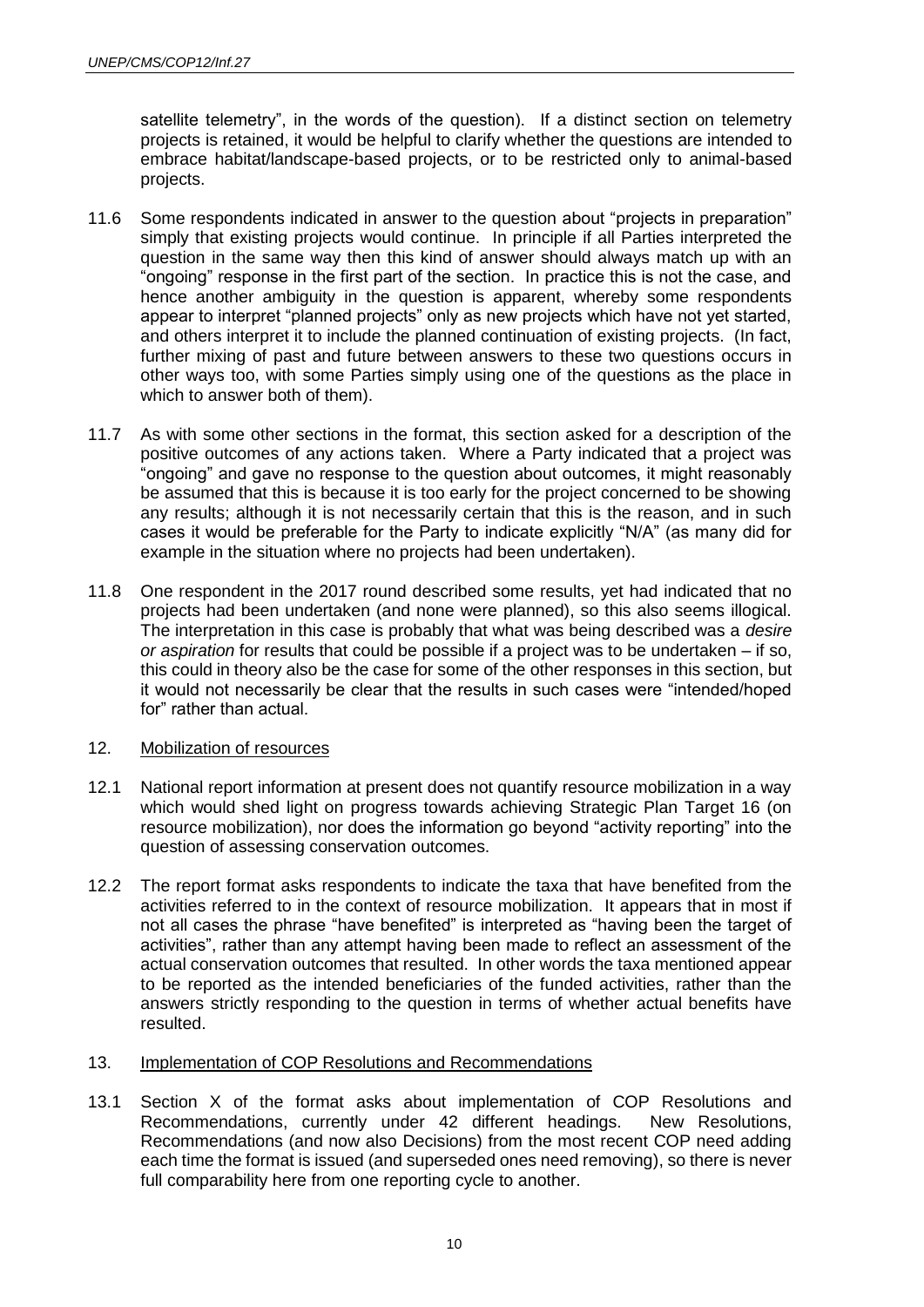- 13.2 UNEP-WCMC suggested pruning the list down to a few high priority COP outputs on which it is most important to have progress information, and to structure the question in a more closed way, focusing on specific action points in the decision texts. The list is already selective, but the rationale for the selection (and for the structure of clustering which has been applied) is not clear.
- 13.3 If the Parties agree to consolidate COP decisions in the way proposed for COP12 (see Standing Committee Document UNEP/CMS/StC45/Doc.19/Rev.1 "Review of Decisions"), that process will have implications for the approach taken to questions in the National Report format about implementation of COP Resolutions. The development of these two strands of structural adjustment will therefore need to advance in tandem with each other.
- 13.4 An alternative approach may also be possible. An overlap/duplication between Section X and some other specific topics addressed elsewhere in the report format has been noted, for example the Resolutions relating to financial matters, ecological networks and development of new CMS Agreements (this is apparent also from the analysis against the SPMS targets presented in Document UNEP/CMS/StC45/Doc.14). If a Party has not said much about these issues in one of the places in the format where it has been asked to do so, it may have said more in the other. One suggestion is to allocate all questions about progress with (selected priority) Resolutions, Recommendations and Decisions to the relevant topic questions elsewhere in the format, which would then allow Section X to be deleted. Hyperlinks to the texts of the relevant Resolutions/Recommendations/Decisions (updated of course in light of any consolidation/repeals) could also be provided.
- 13.5 It would therefore be useful to discuss further (and to be more transparent about) the rationale for the choice of decisions to include in the section on Resolutions, Recommendations (and in future, Decisions), considering *inter alia* the areas of overlap between them, and the overlap with some of the other sections of the report format. The relationship between this section and possible future report format questions focused on targets in the Strategic Plan for Migratory Species also needs to be considered.
- 13.6 After the "Strategic and institutional matters" cluster of questions in the format there is a sub-heading "Other Resolutions/ Recommendations", which can be read either as a sub-heading that introduces the clusters which follow, or as an information field in its own right. A few countries have interpreted it in this second way, and have inserted information on Resolutions/Recommendations not discussed elsewhere (or have inserted "not applicable" or "no comment"), while others used the final field "Other remarks" for such information. It would be desirable to remove this ambiguity from future versions of the format.
- 13.7 A few answers in this section of the reports suggest that there are different understandings about the extent to which some strategically–expressed COP decisions have a national implementation dimension to them; and advice on this may be necessary too.

#### 14. Streamlining and synergies

14.1 A general concern has been noted regarding the complexity of the current format, and the desirability of streamlining it and making it more "user-friendly" (while not losing its ability to generate essential information in a consistent way across all Parties).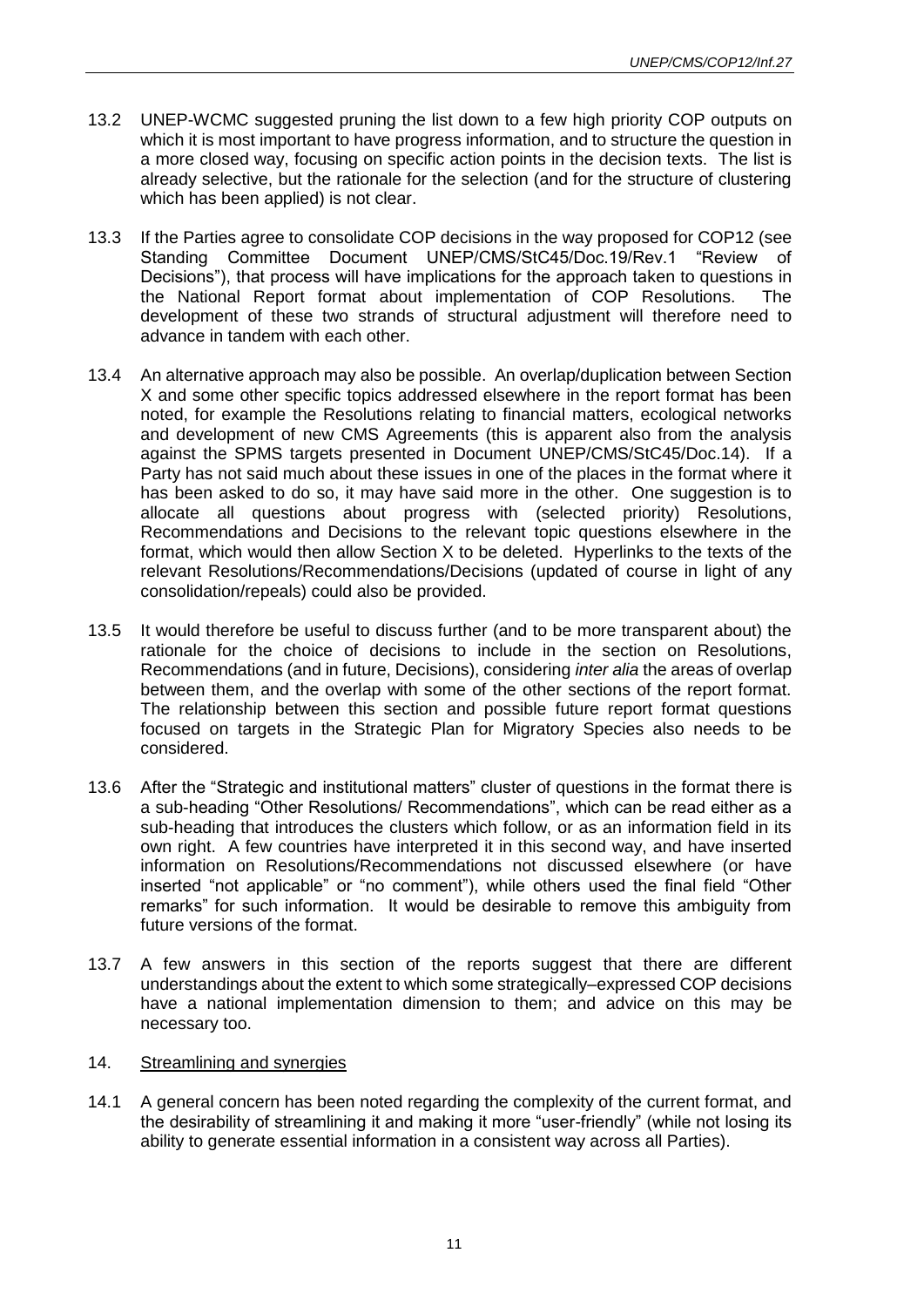- 14.2 It may also be possible to identify similarities in the content of some of the questions being asked in the CMS process and in the national reporting processes of other MEAs, and to see whether there are ways in which countries which are Parties to multiple Conventions might be able to streamline their data-gathering and avoid duplication of effort. Reporting in CMS of course has to be directed specifically towards actions for the conservation of migratory species; but in the case of Ramsar, CITES and CBD for example there may be common interests with CMS where reporting approaches may at least helpfully converge to some extent. The Joint Work Plan for the CMS and Ramsar Conventions for 2015-2017 supported this idea with the inclusion of an item on streamlining and harmonization of reporting processes.
- 14.3 Suggestions have also been made regarding ways of reducing duplication of effort with the reporting processes under the individual instruments in the CMS Family.
- 14.4 In the CBD, the Parties in their Decision XIII/27 (COP13, December 2016) requested the finalization of a "resource manual" for the sixth round of CBD national reports, addressing for example guidance on common data sources, indicators and other relevant information provided by the Secretariats of other biodiversity-related Conventions. An analogous guidance resource for CMS Parties might be worth considering in future.
- 14.5 UNEP-WCMC has recommended a general check to ensure that there is no duplication between the National Report format questions and information provided by other means, so that Parties do not add unnecessary work to their reporting burden. The example cited was a question about contributions to the CMS Trust Fund; but the general principle is that revision of the format should take account of other relevant information flows under the Convention.
- 14.6 Another suggestion made from a different quarter on an earlier occasion was to consider a specific section in the Format seeking summary information from Parties about their implementation of each CMS instrument to which they are a Party or a Signatory, with a view to reducing duplication of effort with the reporting processes under the individual instruments.
- 15. The way forward; and an initial outline of possible revisions
- 15.1 Based on the work done to date and the ingredients described above, document UNEP/CMS/COP12/Doc.19.2 proposes that a revision should be developed of the National Report Format to be used by Parties in reporting to COP13 and in subsequent reporting cycles. A proposed Decision is appended to that document in which the mandate would be given to the Secretariat to develop the revised format intersessionally, for consideration and possible endorsement by the Standing Committee in time to be used for reporting to COP13.
- 15.2 Annex 1 to the present document provides an initial outline of suggestions for a revised format. It would be possible to make a few minor changes to the existing format simply to add questions that pick up (for example) reference to the 2015-23 Strategic Plan; but in order to achieve something more than that (for example in terms of streamlining and updated relevance), a more structural revision is offered here, taking account of all the issues raised above.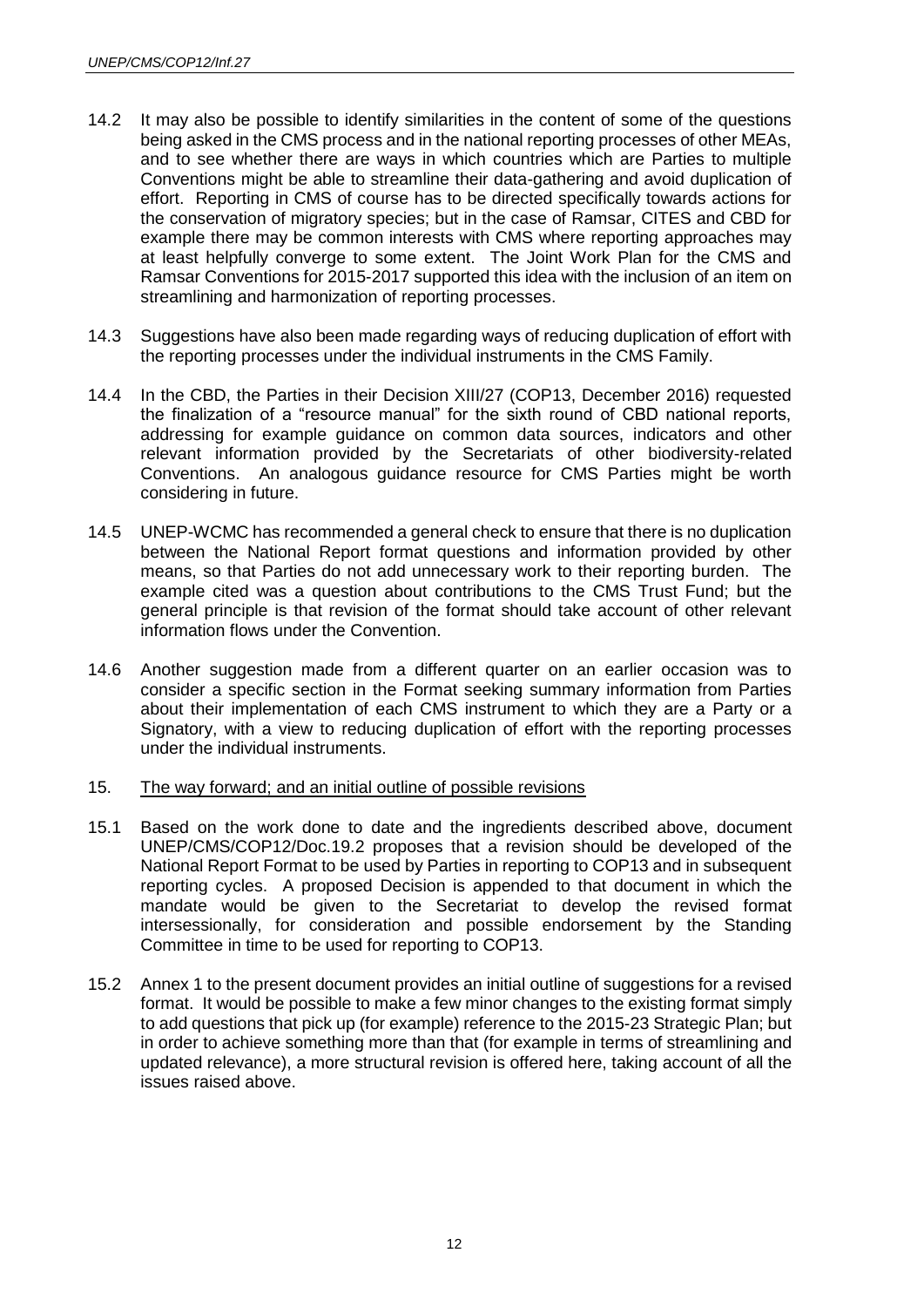# **ANNEX 1**

# **Initial outline of suggestions for a revised National Report Format**

Note: The suggestions below at this stage show only the origins, the architecture and the principles of a possible revised format, and not yet the detail of wordings of questions (except to the extent that a number of wordings for questions related to the targets of the Strategic Plan for Migratory Species have been previously circulated and discussed in that context). Alongside each suggested section of the format is a column showing the equivalent questions in the existing format. All sections of the existing format have been allocated to one or other of the proposed new sections, so that a complete audit-trail of changes should be possible. Some annotated comments and explanations are given in italic type.

| <b>Suggested structure and questions</b>                                                                                                                                                                                                                                                                                                                                                                                                                                                                                                                                                      | <b>Equivalent questions in existing format</b>                                                                                                                                                                                                                                                                                                                                                                                                                                                                                                                                                                                                                                                                                                                                                                                                                   |
|-----------------------------------------------------------------------------------------------------------------------------------------------------------------------------------------------------------------------------------------------------------------------------------------------------------------------------------------------------------------------------------------------------------------------------------------------------------------------------------------------------------------------------------------------------------------------------------------------|------------------------------------------------------------------------------------------------------------------------------------------------------------------------------------------------------------------------------------------------------------------------------------------------------------------------------------------------------------------------------------------------------------------------------------------------------------------------------------------------------------------------------------------------------------------------------------------------------------------------------------------------------------------------------------------------------------------------------------------------------------------------------------------------------------------------------------------------------------------|
| <b>ADMINISTRATIVE INFORMATION</b>                                                                                                                                                                                                                                                                                                                                                                                                                                                                                                                                                             | <b>Introduction</b>                                                                                                                                                                                                                                                                                                                                                                                                                                                                                                                                                                                                                                                                                                                                                                                                                                              |
| Name of Contracting Party.<br>Date of entry into force of the Convention.<br>Territories to which the Convention applies.                                                                                                                                                                                                                                                                                                                                                                                                                                                                     | Please enter here the name of your country.<br>Which agency has been primarily responsible for the<br>preparation of this report?<br>Please list any other agencies that have provided input.                                                                                                                                                                                                                                                                                                                                                                                                                                                                                                                                                                                                                                                                    |
| Name and contact details of report compiler.<br>Name (including institution name) and contact details of<br>designated CMS National Focal Point.<br>Details of representative on Scientific Council.<br>Details of representative on Standing Committee (if applicable).<br>Details of representative(s) on CMS Working Groups (if<br>applicable).<br>Please indicate where any of the names and contact details<br>above constitute a change from your previous national report.<br>[NB a question about national coordinating committees appears<br>in the section on SPMS Target 3 below]. | I(a). General Information<br>Party<br>Date of entry into force of the Convention in your country.<br>Period covered<br>Territories to which the Convention applies.<br><b>Designated National Focal Point</b><br>Full name of the institution<br>Name and title of designated Focal Point<br>Mailing address<br>Telephone<br>Fax<br>E-mail<br><b>Appointment to the Scientific Council</b><br>Full name of the institution<br>Name and title of contact officer<br>Mailing address<br>Telephone<br>Fax<br>E-mail<br>Name and Signature of officer responsible for<br>submitting national report<br>Name:<br>Address:<br>Tel:<br>Fax:<br>E-mail:<br>Date of submission<br>Membership of the Standing Committee (if applicable):<br>Name:<br>Address<br>Tel<br>Fax<br>E-mail<br>Implementation<br><b>Competent Authority:</b><br>Relevant implemented legislation: |
|                                                                                                                                                                                                                                                                                                                                                                                                                                                                                                                                                                                               |                                                                                                                                                                                                                                                                                                                                                                                                                                                                                                                                                                                                                                                                                                                                                                                                                                                                  |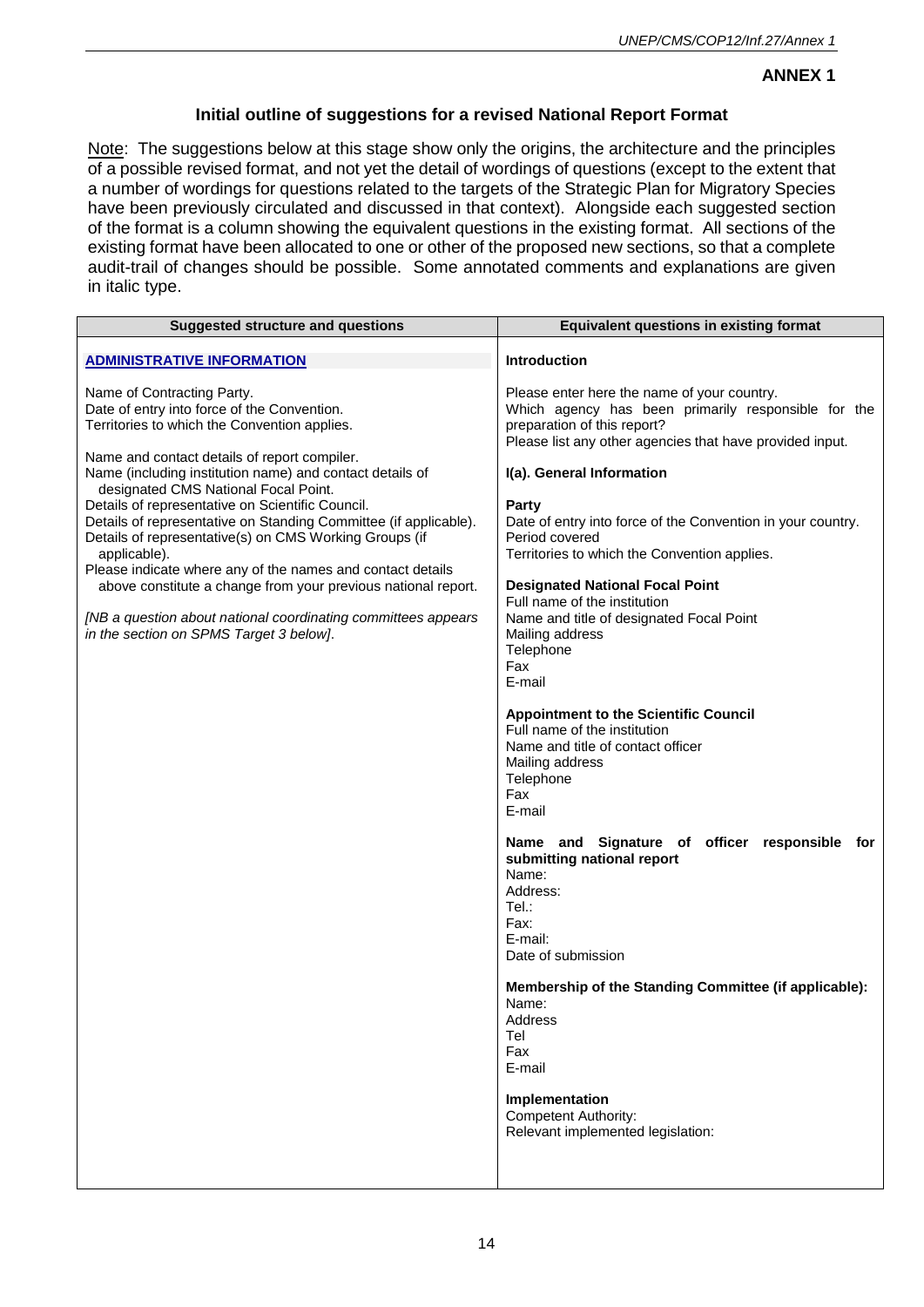| <b>Suggested structure and questions</b>                                                                                                                                                                                                                                                     | <b>Equivalent questions in existing format</b>                                                                                                                                                                                                                                                                                                                                                                  |
|----------------------------------------------------------------------------------------------------------------------------------------------------------------------------------------------------------------------------------------------------------------------------------------------|-----------------------------------------------------------------------------------------------------------------------------------------------------------------------------------------------------------------------------------------------------------------------------------------------------------------------------------------------------------------------------------------------------------------|
|                                                                                                                                                                                                                                                                                              | <b>VIII. Global and National Importance of CMS</b>                                                                                                                                                                                                                                                                                                                                                              |
|                                                                                                                                                                                                                                                                                              | [This followed a question about increasing awareness of<br>CMS1                                                                                                                                                                                                                                                                                                                                                 |
|                                                                                                                                                                                                                                                                                              | 2. Identify the agency, department or organization<br>responsible for leading on this action in your country:                                                                                                                                                                                                                                                                                                   |
|                                                                                                                                                                                                                                                                                              | I(b). Information about involved Authorities                                                                                                                                                                                                                                                                                                                                                                    |
|                                                                                                                                                                                                                                                                                              | Identify the ministry, agency/department or organization that<br>is responsible for leading actions relating to Appendix I<br>species<br>1- Birds<br>2- Aquatic Mammals<br>3- Reptiles<br>4- Terrestrial Mammals<br>5- Fish                                                                                                                                                                                     |
| <b>ACCESSION/RATIFICATION OF CMS AGREEMENTS/MOUS</b>                                                                                                                                                                                                                                         | Implementation                                                                                                                                                                                                                                                                                                                                                                                                  |
| Other CMS instruments to which the country is a Party or a<br>Signatory, or for which it is part-way through the process of<br>acceding/signing.                                                                                                                                             | Other relevant Conventions/ Agreements (apart from CMS)<br>to which your country is a Party.                                                                                                                                                                                                                                                                                                                    |
| Details of the primary institution responsible in each case, and<br>details of the principal contact person in each case.                                                                                                                                                                    | National policy instruments (e.g. national biodiversity<br>conservation strategy, etc.).                                                                                                                                                                                                                                                                                                                        |
| Links/cross-references to [appended copies of?] national reports<br>submitted for the instruments concerned. [Could perhaps use<br>this mechanism also to populate other sections of the format<br>where the same questions have been asked for an instrument<br>report?].                   | CMS Agreements/MoU<br>Please indicate whether your country is part of the following<br>Agreements/MoU. [List given].<br>If so, please indicate the competent national institution.                                                                                                                                                                                                                              |
|                                                                                                                                                                                                                                                                                              | <b>1. INFORMATION ON APPENDIX II SPECIES</b>                                                                                                                                                                                                                                                                                                                                                                    |
| Information on involvement in the development of proposals for<br>any new CMS Agreements/MoUs in the reporting period,<br>and/or future intentions in this regard.<br>[See also sections below on SPMS Targets 3 and 9 - still to<br>consider further where best to ask about these issues]. | Information pertaining to the conservation of Appendix II<br>species that are the object of CMS Agreements will have<br>been provided in periodic Party reports to those instruments.<br>It will suffice therefore to reference (below), and preferably<br>append, a copy of the latest report that has been submitted<br>to the Secretariat of each of the Agreement/MoUs to which<br>your country is a Party. |
|                                                                                                                                                                                                                                                                                              | [List of agreements and MoUs, Asking in each case for:<br>Date of last report.<br>Period covered].                                                                                                                                                                                                                                                                                                              |
|                                                                                                                                                                                                                                                                                              | <b>2. QUESTIONS ON CMS AGREEMENTS</b>                                                                                                                                                                                                                                                                                                                                                                           |
|                                                                                                                                                                                                                                                                                              | Questions on the development of new CMS Agreements<br>relating to [eg birds; and repeated for each taxonomic<br>group]                                                                                                                                                                                                                                                                                          |
|                                                                                                                                                                                                                                                                                              | 1. In the current reporting period, has your country initiated<br>the development of any CMS Agreements, including<br>Memoranda of Understanding, to address the needs of<br>Appendix II [eg birds; and repeated for each taxonomic<br>group]?                                                                                                                                                                  |
|                                                                                                                                                                                                                                                                                              | 2. In the current reporting period, has your country<br>participated in the development of any new CMS<br>Agreements, including Memoranda of Understanding, which<br>address the conservation needs of Appendix II [eg birds; and<br>repeated for each taxonomic group?                                                                                                                                         |
|                                                                                                                                                                                                                                                                                              | 3. If your country has initiated or is participating in the<br>development of a new Agreement or Memorandum of<br>Understanding, what assistance, if any, does your country<br>require in order to initiate or participate in the instrument's<br>development?                                                                                                                                                  |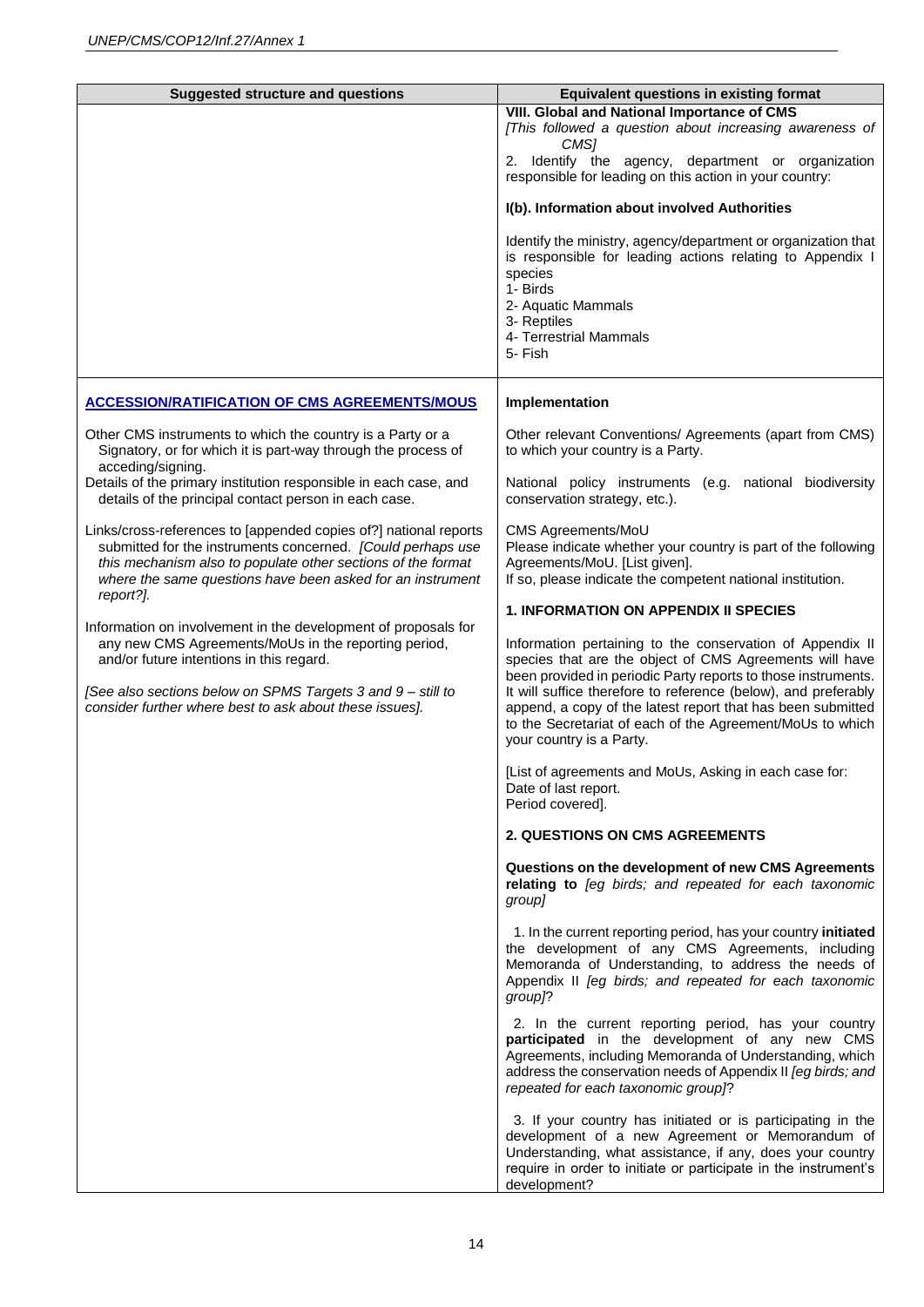| <b>Suggested structure and questions</b>                                                                                                                                                                                                                                                                                                                                                                                                                                                                                                                                                                                                                                                                                                                                                                                                                                                                                                                                                                                                                                                                                                                                                                                                                                                                                                                                                                                                                                                                                                                                                                                                                          | <b>Equivalent questions in existing format</b>                                                                                                                                                                                                                                                                                                                                                                                                                                                                                                                                                                                                                                                                                                                                                                                                                                                                                                                                                                                                                                                                                                                                                                                                                                                                                                                                                                                                                                                                                                                                                                                                                                                                                                                                                               |
|-------------------------------------------------------------------------------------------------------------------------------------------------------------------------------------------------------------------------------------------------------------------------------------------------------------------------------------------------------------------------------------------------------------------------------------------------------------------------------------------------------------------------------------------------------------------------------------------------------------------------------------------------------------------------------------------------------------------------------------------------------------------------------------------------------------------------------------------------------------------------------------------------------------------------------------------------------------------------------------------------------------------------------------------------------------------------------------------------------------------------------------------------------------------------------------------------------------------------------------------------------------------------------------------------------------------------------------------------------------------------------------------------------------------------------------------------------------------------------------------------------------------------------------------------------------------------------------------------------------------------------------------------------------------|--------------------------------------------------------------------------------------------------------------------------------------------------------------------------------------------------------------------------------------------------------------------------------------------------------------------------------------------------------------------------------------------------------------------------------------------------------------------------------------------------------------------------------------------------------------------------------------------------------------------------------------------------------------------------------------------------------------------------------------------------------------------------------------------------------------------------------------------------------------------------------------------------------------------------------------------------------------------------------------------------------------------------------------------------------------------------------------------------------------------------------------------------------------------------------------------------------------------------------------------------------------------------------------------------------------------------------------------------------------------------------------------------------------------------------------------------------------------------------------------------------------------------------------------------------------------------------------------------------------------------------------------------------------------------------------------------------------------------------------------------------------------------------------------------------------|
|                                                                                                                                                                                                                                                                                                                                                                                                                                                                                                                                                                                                                                                                                                                                                                                                                                                                                                                                                                                                                                                                                                                                                                                                                                                                                                                                                                                                                                                                                                                                                                                                                                                                   | 4. Is the development of any CMS Agreement for [eg bird,<br>and repeated for each taxonomic group] species, including<br>Memoranda of Understanding, planned by your country in<br>the foreseeable future?                                                                                                                                                                                                                                                                                                                                                                                                                                                                                                                                                                                                                                                                                                                                                                                                                                                                                                                                                                                                                                                                                                                                                                                                                                                                                                                                                                                                                                                                                                                                                                                                   |
|                                                                                                                                                                                                                                                                                                                                                                                                                                                                                                                                                                                                                                                                                                                                                                                                                                                                                                                                                                                                                                                                                                                                                                                                                                                                                                                                                                                                                                                                                                                                                                                                                                                                   | Х.<br>Implementation<br>of<br><b>COP</b><br><b>Resolutions</b><br>and<br><b>Recommendations</b><br>Please provide information about measures undertaken by<br>your country relating to recent Resolutions<br>and<br>Recommendations since the last Report.<br><b>Resolutions</b><br>Development of CMS Agreements (Res. 11.12)                                                                                                                                                                                                                                                                                                                                                                                                                                                                                                                                                                                                                                                                                                                                                                                                                                                                                                                                                                                                                                                                                                                                                                                                                                                                                                                                                                                                                                                                               |
| <b>SPECIES ON THE CONVENTION APPENDICES</b>                                                                                                                                                                                                                                                                                                                                                                                                                                                                                                                                                                                                                                                                                                                                                                                                                                                                                                                                                                                                                                                                                                                                                                                                                                                                                                                                                                                                                                                                                                                                                                                                                       | 1.2 Questions on specific Appendix I [eg birds; and<br>repeated for each taxonomic group] species                                                                                                                                                                                                                                                                                                                                                                                                                                                                                                                                                                                                                                                                                                                                                                                                                                                                                                                                                                                                                                                                                                                                                                                                                                                                                                                                                                                                                                                                                                                                                                                                                                                                                                            |
| Appendix I<br>Appendix I species for which the country is a Range State.<br>[To provide hyperlinks to the "Species+" and IUCN Red List<br>databases to provide Parties with quick access to the correct<br>qualifying species for their country, linked also to the CMS<br>species database. Compilers should only need to provide<br>updates.<br>In response to consultee comments about confusion caused by<br>inclusion of synonyms within the list of species, UNEP-WCMC<br>recommended either putting synonyms in brackets following<br>the accepted name or removing them altogether].<br>Is your country a Range State for any other migratory species<br>that is not currently listed in Appendix I and is categorized as<br>Endangered, Critically Endangered or Extinct in the Wild<br>according to the latest IUCN Red List? Yes<br>No.<br>If yes, please list the species that may merit inclusion in<br>Appendix I.<br>Is your country taking any steps to propose the listing of any<br>species on Appendix I? Yes<br>No.<br>If yes, please provide details of the stage of proposal<br>development.<br>Appendix II<br>Appendix II species for which the country is a Range State.<br>[To provide hyperlinks to the "Species+" and IUCN Red List<br>databases to provide Parties with quick access to the correct<br>qualifying species for their country, linked also to the CMS<br>species database. Compilers should only need to provide<br>updates.<br>In response to consultee comments about confusion caused by<br>inclusion of synonyms within the list of species, UNEP-WCMC<br>recommended either putting synonyms in brackets following | In the following section, using the table format below, please<br>fill in each Appendix I [eg birds; and repeated for each<br>taxonomic group] species for which your country is<br>considered to be a Range State. Please complete each table<br>as appropriate, providing information in summary form.<br>Where appropriate, please cross-reference to information<br>already provided in national reports that have been<br>submitted under other conventions (e.g. Convention on<br>Biological Diversity, Ramsar Convention, CITES). (Attach<br>annexes as necessary.)<br>1. Please provide published distribution reference:<br>2a. Summarise information on population size (if known):<br>2b. Summarise information on distribution (if known):<br>6. LISTING OF OTHER ENDANGERED MIGRATORY<br><b>SPECIES IN APPENDIX I</b><br>1. Is your country a Range State for any other endangered<br>migratory species currently listed in Appendix I? (according<br>to the latest IUCN red data list). N.B.: States in which a<br>species occurs as a vagrant (i.e. not "on its normal migration<br>route") should not be treated as Range States. Please refer<br>to Article 1 of the Convention for clarification.<br>[NB in question 1 above there is an error in the English<br>version, where the word "not" has been inadvertently<br>omitted before the words "currently listed".]<br>1a. Is your country taking any steps to propose listing any<br>of these species?<br>III. Appendix II Species<br>3. LISTING OF MIGRATORY SPECIES IN APPENDIX II<br>1. Is your country a Range State for any migratory species<br>that has an unfavourable conservation status, but is not<br>currently listed in Appendix II and could benefit from the<br>conclusion of an Agreement for its conservation? [Also |
| the accepted name or removing them altogether].<br>Is your country a Range State for any other migratory species<br>that is not currently listed in Appendix II but has an<br>unfavourable conservation status and could benefit from the<br>conclusion of an Agreement for its conservation? Yes<br>No.<br>If yes, please list the species that may merit inclusion in<br>Appendix II.                                                                                                                                                                                                                                                                                                                                                                                                                                                                                                                                                                                                                                                                                                                                                                                                                                                                                                                                                                                                                                                                                                                                                                                                                                                                           | below in section on Target 8]<br>N.B.: States in which a species occurs as a vagrant (i.e. not<br>"on its normal migration route") should not be treated as<br>Range States. Please refer to Article 1 of the Convention for<br>clarification.<br>If Yes, please provide details:<br>1a. Is your country taking any steps to propose the listing                                                                                                                                                                                                                                                                                                                                                                                                                                                                                                                                                                                                                                                                                                                                                                                                                                                                                                                                                                                                                                                                                                                                                                                                                                                                                                                                                                                                                                                             |
| Is your country taking any steps to propose the listing of any<br>species on Appendix II? Yes<br>- No                                                                                                                                                                                                                                                                                                                                                                                                                                                                                                                                                                                                                                                                                                                                                                                                                                                                                                                                                                                                                                                                                                                                                                                                                                                                                                                                                                                                                                                                                                                                                             | of this/these species in Appendix II?<br><b>Annex: Updating Data on Appendix II Species</b>                                                                                                                                                                                                                                                                                                                                                                                                                                                                                                                                                                                                                                                                                                                                                                                                                                                                                                                                                                                                                                                                                                                                                                                                                                                                                                                                                                                                                                                                                                                                                                                                                                                                                                                  |
| If yes, please provide details of the stage of proposal<br>development.                                                                                                                                                                                                                                                                                                                                                                                                                                                                                                                                                                                                                                                                                                                                                                                                                                                                                                                                                                                                                                                                                                                                                                                                                                                                                                                                                                                                                                                                                                                                                                                           | 1. The drop-down lists below contain the list of all species<br>listed in Appendix II. New Parties which have acceded since<br>COP10 in 2011 and Parties which did not submit a National<br>Report in time in 2011 are requested to complete the entire<br>form.<br>Parties that did submit a timely report in 2011 are requested                                                                                                                                                                                                                                                                                                                                                                                                                                                                                                                                                                                                                                                                                                                                                                                                                                                                                                                                                                                                                                                                                                                                                                                                                                                                                                                                                                                                                                                                            |
|                                                                                                                                                                                                                                                                                                                                                                                                                                                                                                                                                                                                                                                                                                                                                                                                                                                                                                                                                                                                                                                                                                                                                                                                                                                                                                                                                                                                                                                                                                                                                                                                                                                                   |                                                                                                                                                                                                                                                                                                                                                                                                                                                                                                                                                                                                                                                                                                                                                                                                                                                                                                                                                                                                                                                                                                                                                                                                                                                                                                                                                                                                                                                                                                                                                                                                                                                                                                                                                                                                              |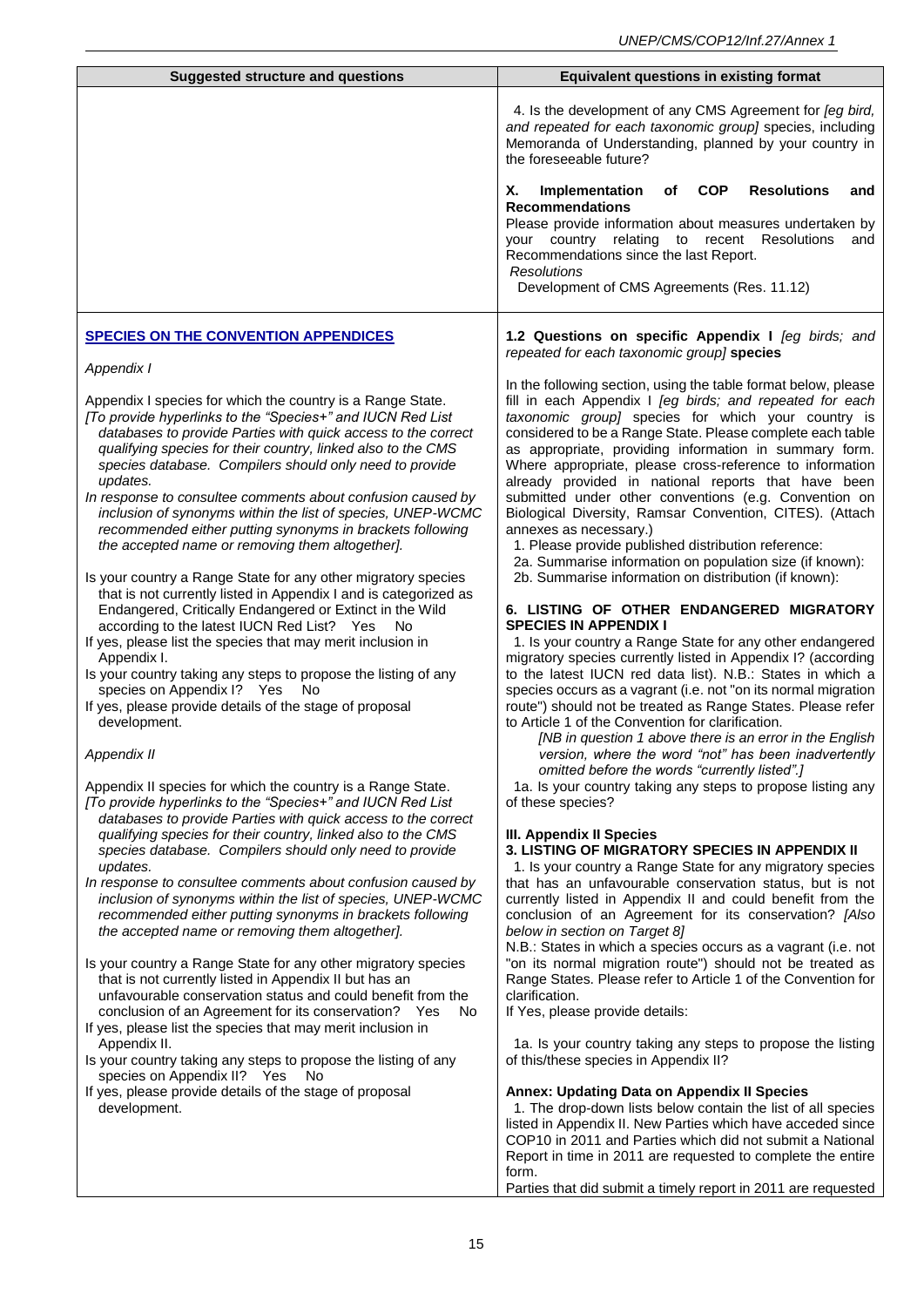| <b>Suggested structure and questions</b>                                                                                                                                                                                                                                                                                                                                                                                                                                                                                                                                                                                                                                                                                                                                                                                                                                                                                                                                                                                                                                                                                                                                                                                                                                                                                                                                                                                                                                                                                                                             | <b>Equivalent questions in existing format</b>                                                                                                                                                                                                                                                                                                                                                                                                                                                                                                                                                                                                                                                                                                                                                                                                                                                                                                                                                                              |
|----------------------------------------------------------------------------------------------------------------------------------------------------------------------------------------------------------------------------------------------------------------------------------------------------------------------------------------------------------------------------------------------------------------------------------------------------------------------------------------------------------------------------------------------------------------------------------------------------------------------------------------------------------------------------------------------------------------------------------------------------------------------------------------------------------------------------------------------------------------------------------------------------------------------------------------------------------------------------------------------------------------------------------------------------------------------------------------------------------------------------------------------------------------------------------------------------------------------------------------------------------------------------------------------------------------------------------------------------------------------------------------------------------------------------------------------------------------------------------------------------------------------------------------------------------------------|-----------------------------------------------------------------------------------------------------------------------------------------------------------------------------------------------------------------------------------------------------------------------------------------------------------------------------------------------------------------------------------------------------------------------------------------------------------------------------------------------------------------------------------------------------------------------------------------------------------------------------------------------------------------------------------------------------------------------------------------------------------------------------------------------------------------------------------------------------------------------------------------------------------------------------------------------------------------------------------------------------------------------------|
|                                                                                                                                                                                                                                                                                                                                                                                                                                                                                                                                                                                                                                                                                                                                                                                                                                                                                                                                                                                                                                                                                                                                                                                                                                                                                                                                                                                                                                                                                                                                                                      | to review and update the data (e.g. new published<br>distribution references and details concerning species added<br>to Appendix II at COP9 and COP10).<br>Please choose the one that applies. [="Range State", "not a<br>Range State", "no information available" or "extinct at<br>national level"].                                                                                                                                                                                                                                                                                                                                                                                                                                                                                                                                                                                                                                                                                                                      |
| <b>LEGAL PROHIBITION OF THE TAKING OF APPENDIX I</b><br><b>SPECIES</b><br>[Question suggestions still to be formulated].<br>[Taking of Appendix I migratory species, particularly where it is<br>illegal or unregulated, is likely to constitute a direct pressure on<br>these species and their habitats, and to affect their conservation<br>status. It is therefore an issue which could potentially be<br>considered in the proposed sections below on SPMS Targets 5<br>and/or 6 & 7. The pressure however arises from the activity of<br>taking itself, and not inherently because an activity is illegal. This<br>latter (regulatory) aspect is important to report too however, in<br>addition to any reporting of actual pressures on the species<br>concerned, not least because such regulation in itself is a matter<br>of legal compliance with the Convention. Article III.5 requires<br>Parties to "prohibit" taking of Annex I species (subject to certain<br>exceptions), and this is therefore a more specific regulatory<br>obligation than the obligation to undertake the various other<br>conservation measures referred to in Article III.4. (Article III.4<br>measures are more suitable for reporting in the proposed section<br>below on SPMS Targets 6 & 7).<br>Accordingly this issue is given its own section in the proposed<br>reporting format, because (like accessions and Appendix listings,<br>covered in the preceding two sections) is different in nature from<br>the issues otherwise covered under the SPMS Targets below]. | II. Appendix I species<br>1. General questions on Appendix I species [this group of<br>questions repeated for each taxonomic group]<br>1. Is the taking of all Appendix I [bird etc] species prohibited<br>by the national implementing legislation cited in Table I(a)<br>(General Information)?<br>If other legislation is relevant, please provide details:<br>1a. If the taking of Appendix I [bird etc] species is prohibited<br>by law, have any exceptions been granted to the prohibition?<br>If Yes, please provide details (Include the date on which<br>the exception was notified to the CMS Secretariat pursuant<br>to CMS Article III(7):<br>X.<br>Implementation<br><b>COP</b><br><b>Resolutions</b><br>оf<br>and<br><b>Recommendations</b><br>Please provide information about measures undertaken by<br>your country<br>relating<br>to recent<br><b>Resolutions</b><br>and<br>Recommendations since the last Report.<br><b>Resolutions</b><br>Illegal Killing, Taking and Trade of Migratory Birds (11.16) |
| ADDRESSING THE UNDERLYING CAUSES OF DECLINE OF<br><b>MIGRATORY SPECIES BY MAINSTREAMING RELEVANT</b><br><b>CONSERVATION AND SUSTAINABLE USE PRIORITIES</b><br><b>ACROSS GOVERNMENT AND SOCIETY</b><br>(SPMS Goal 1; Targets 1-4)                                                                                                                                                                                                                                                                                                                                                                                                                                                                                                                                                                                                                                                                                                                                                                                                                                                                                                                                                                                                                                                                                                                                                                                                                                                                                                                                     |                                                                                                                                                                                                                                                                                                                                                                                                                                                                                                                                                                                                                                                                                                                                                                                                                                                                                                                                                                                                                             |
| [Should a question be asked at Goal level? The comment was<br>made during discussion on SPMS indicators that some countries<br>may wish to report at this level].                                                                                                                                                                                                                                                                                                                                                                                                                                                                                                                                                                                                                                                                                                                                                                                                                                                                                                                                                                                                                                                                                                                                                                                                                                                                                                                                                                                                    |                                                                                                                                                                                                                                                                                                                                                                                                                                                                                                                                                                                                                                                                                                                                                                                                                                                                                                                                                                                                                             |
| <b>AWARENESS</b> (SPMS Target 1)<br>[Question already included in Indicator Factsheets (as a version<br>slightly amended from that also included in<br>UNEP/CMS/StC45/Doc.14)]<br>During the reporting period, have actions been taken by your<br>country to increase people's awareness of the values of<br>migratory species, their habitats and migration systems?                                                                                                                                                                                                                                                                                                                                                                                                                                                                                                                                                                                                                                                                                                                                                                                                                                                                                                                                                                                                                                                                                                                                                                                                | VIII. Global and National Importance of CMS<br>1. Have actions been taken by your country to increase<br>national, regional and/or global awareness of the relevance<br>of CMS and its global importance in the context of<br>biodiversity conservation?<br>If Yes, please provide details:<br>3. Results - please describe the positive outcomes of any<br>actions taken                                                                                                                                                                                                                                                                                                                                                                                                                                                                                                                                                                                                                                                   |
| If yes,<br>(a) Please provide a short summary.<br>(b) Please indicate any specific elements of CMS COP<br>Resolutions 11.8 (Communication, Information and<br>Outreach Plan) and 11.9 (World Migratory Bird Day)<br>which have been particularly taken forward by these<br>actions.<br>(c) How successful have these actions been in<br>achieving their objectives?<br>(Tick one box). $(1 = \text{very unsuccessful}, 5 = \text{very}$                                                                                                                                                                                                                                                                                                                                                                                                                                                                                                                                                                                                                                                                                                                                                                                                                                                                                                                                                                                                                                                                                                                              | X. Implementation of COP Resolutions and<br><b>Recommendations</b><br>Please provide information about measures undertaken by<br>your country relating to recent Resolutions and<br>Recommendations since the last Report.<br>Resolutions<br>Outreach and Communication Issues (11.8)<br>World Migratory Bird Day (Res. 11.9)                                                                                                                                                                                                                                                                                                                                                                                                                                                                                                                                                                                                                                                                                               |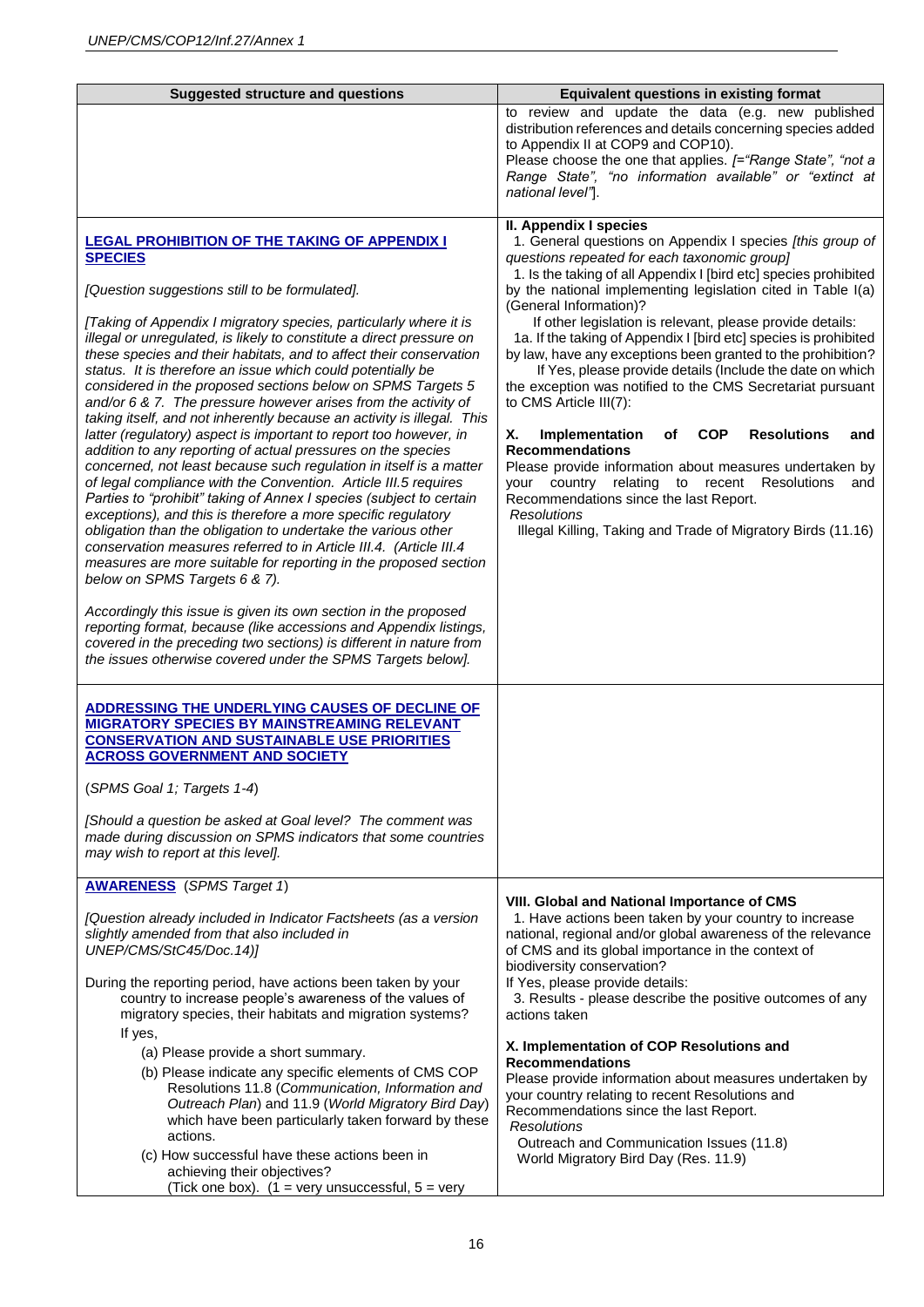| <b>Suggested structure and questions</b>                                                                                                                                                                                                                                                                                                                                                                                                                                                                                                                                                                                                                                                                                                                                                                       | <b>Equivalent questions in existing format</b>                                                                                                                                                                                                                                                                                                                                                                                                                                                                                                                                                                                                                                                                                                                                                                                                                                                                                                                                                                                                           |
|----------------------------------------------------------------------------------------------------------------------------------------------------------------------------------------------------------------------------------------------------------------------------------------------------------------------------------------------------------------------------------------------------------------------------------------------------------------------------------------------------------------------------------------------------------------------------------------------------------------------------------------------------------------------------------------------------------------------------------------------------------------------------------------------------------------|----------------------------------------------------------------------------------------------------------------------------------------------------------------------------------------------------------------------------------------------------------------------------------------------------------------------------------------------------------------------------------------------------------------------------------------------------------------------------------------------------------------------------------------------------------------------------------------------------------------------------------------------------------------------------------------------------------------------------------------------------------------------------------------------------------------------------------------------------------------------------------------------------------------------------------------------------------------------------------------------------------------------------------------------------------|
| successful).                                                                                                                                                                                                                                                                                                                                                                                                                                                                                                                                                                                                                                                                                                                                                                                                   |                                                                                                                                                                                                                                                                                                                                                                                                                                                                                                                                                                                                                                                                                                                                                                                                                                                                                                                                                                                                                                                          |
| $\overline{2}$<br>3<br>5<br>1<br>4                                                                                                                                                                                                                                                                                                                                                                                                                                                                                                                                                                                                                                                                                                                                                                             |                                                                                                                                                                                                                                                                                                                                                                                                                                                                                                                                                                                                                                                                                                                                                                                                                                                                                                                                                                                                                                                          |
|                                                                                                                                                                                                                                                                                                                                                                                                                                                                                                                                                                                                                                                                                                                                                                                                                |                                                                                                                                                                                                                                                                                                                                                                                                                                                                                                                                                                                                                                                                                                                                                                                                                                                                                                                                                                                                                                                          |
| (d) In what ways have these actions helped to raise<br>people's awareness about the steps they can take<br>to conserve migratory species and to ensure the<br>sustainability of any use of these species?                                                                                                                                                                                                                                                                                                                                                                                                                                                                                                                                                                                                      |                                                                                                                                                                                                                                                                                                                                                                                                                                                                                                                                                                                                                                                                                                                                                                                                                                                                                                                                                                                                                                                          |
| <b>MAINSTREAMING MIGRATORY SPECIES IN OTHER</b><br><b>SECTORS AND PROCESSES</b><br>(SPMS Target 2)<br>[Questions already included in Indicator Factsheets (as a version<br>slightly amended from that also included in<br>UNEP/CMS/StC45/Doc.14)]<br>Does the conservation of migratory species currently feature in<br>any national or local strategies and planning processes in<br>your country relating to development, poverty reduction<br>and/or livelihoods?<br>If yes, please provide a short summary.<br>Do the values of migratory species and their habitats currently<br>feature in national accounting processes in your country?<br>If yes, please provide a short summary.<br>Apart from national reporting processes associated with<br>biodiversity conservation, do the values of migratory | I(a) Involvement of other government<br>departments/NGOs/private sector<br>1. Which other government departments are involved in<br>activities/initiatives for the conservation of migratory<br>species in your country? (Please list.)<br>2. If more than one government department is involved,<br>describe the interaction/relationship between these<br>government departments:<br>3. Has a national liaison system or committee been<br>established in your country? [Also below in section on<br>Target 3]<br>4. List the main non-governmental organizations actively<br>involved in activities/initiatives for the conservation of<br>migratory species in your country, and describe their<br>involvement.<br>4a. Please provide detail on any devolved<br>government/overseas territory authorities involved.<br>5. Describe any involvement of the private sector in the<br>conservation of migratory species in your country.<br>6. Note any interactions between these sectors in the<br>conservation of migratory species in your country. |
| species and their habitats currently feature in any other<br>national reporting processes in your country?                                                                                                                                                                                                                                                                                                                                                                                                                                                                                                                                                                                                                                                                                                     | [Questions 4-6 above also have relevance to Target 3].                                                                                                                                                                                                                                                                                                                                                                                                                                                                                                                                                                                                                                                                                                                                                                                                                                                                                                                                                                                                   |
| If yes, please provide a short summary.                                                                                                                                                                                                                                                                                                                                                                                                                                                                                                                                                                                                                                                                                                                                                                        | 3. Listing of migratory species in Appendix II                                                                                                                                                                                                                                                                                                                                                                                                                                                                                                                                                                                                                                                                                                                                                                                                                                                                                                                                                                                                           |
| [The questions in the existing National Report Format (see<br>column on the right) about identifying involvement by government<br>departments, devolved/overseas territory administrations, NGOs<br>and the private sector are not yet reflected in the questions<br>proposed here so far].<br>[See comment in the section on Target 3 below about questions<br>there on national committees and synergies with other MEAs,<br>which also have some relevance to Target 2].                                                                                                                                                                                                                                                                                                                                    | IV. National and Regional Priorities<br>3. Does the conservation of migratory species currently<br>feature in any other national or regional policies/plans<br>(apart from CMS Agreements)<br>3.1. If Yes, please provide details:<br>3a. Do these policies/plans cover the following areas?<br>Economic development<br>If Yes, please provide details<br>4. Results - please describe the positive outcomes of any<br>actions taken<br>X. Implementation of COP Resolutions and<br><b>Recommendations</b><br>Please provide information about measures undertaken by<br>your country relating to recent Resolutions and<br>Recommendations since the last Report.<br><b>Resolutions</b><br>Cooperation with Other Bodies and Processes (7.9) [Also<br>below in section on Target 3].                                                                                                                                                                                                                                                                    |
| <b>GOVERNANCE, POLICY AND LEGISLATIVE COHERENCE</b><br>(SPMS Target 3)<br>[Questions already included in Indicator Factsheets (as a version<br>slightly amended from that also included in<br>UNEP/CMS/StC45/Doc.14)]<br>Have any governance arrangements affecting migratory species<br>and their migration systems in your country, or in which<br>your country participates, improved during the reporting                                                                                                                                                                                                                                                                                                                                                                                                  | I(a). General Information<br>Involvement of other government<br>departments/NGOs/private sector<br>3. Has a national liaison system or committee been<br>established in your country? [Also above in section on<br>Target 2]<br>2. Questions on CMS Agreements<br>Questions on the development of new CMS<br>Agreements relating to [Bird] Species [question                                                                                                                                                                                                                                                                                                                                                                                                                                                                                                                                                                                                                                                                                             |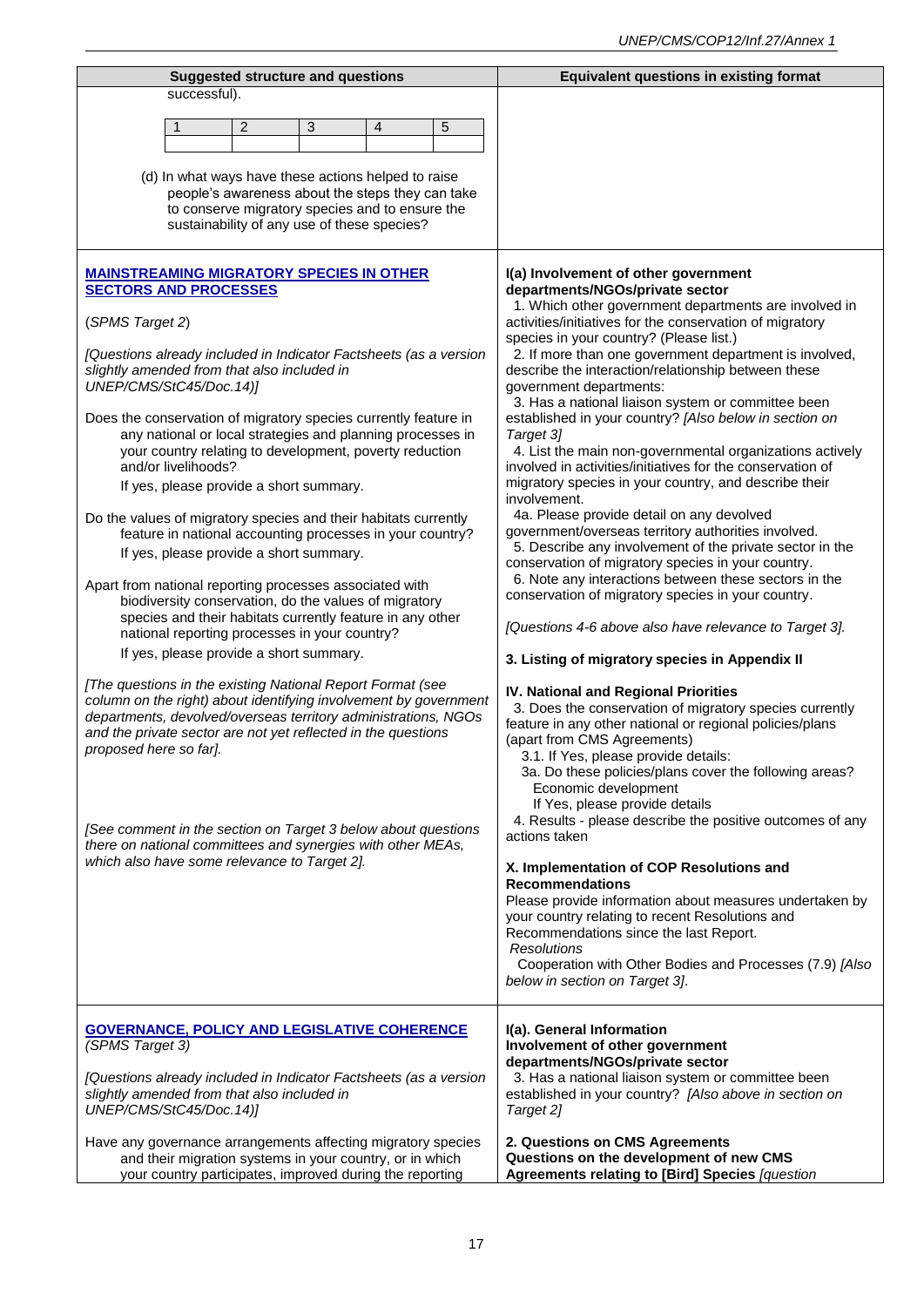| <b>Suggested structure and questions</b>                                                                                                                                                                                                                                                                                                                                                                                                                                                                                                                                                                                                                                                                                                                                                                                                                                                                                                                                                                                                                                                                   | <b>Equivalent questions in existing format</b>                                                                                                                                                                                                                                                                                                                                                                                                                                                                                                                                                                                                                                                                                                                                                                      |
|------------------------------------------------------------------------------------------------------------------------------------------------------------------------------------------------------------------------------------------------------------------------------------------------------------------------------------------------------------------------------------------------------------------------------------------------------------------------------------------------------------------------------------------------------------------------------------------------------------------------------------------------------------------------------------------------------------------------------------------------------------------------------------------------------------------------------------------------------------------------------------------------------------------------------------------------------------------------------------------------------------------------------------------------------------------------------------------------------------|---------------------------------------------------------------------------------------------------------------------------------------------------------------------------------------------------------------------------------------------------------------------------------------------------------------------------------------------------------------------------------------------------------------------------------------------------------------------------------------------------------------------------------------------------------------------------------------------------------------------------------------------------------------------------------------------------------------------------------------------------------------------------------------------------------------------|
| period?<br>If yes,<br>(a) Please provide a short summary.<br>(b) To what extent have these improvements helped to<br>achieve Target 3 of the Strategic Plan for Migratory<br>Species ("National, regional and international<br>governance arrangements and agreements<br>affecting migratory species and their migration<br>systems have improved significantly, making<br>relevant policy, legislative and implementation<br>processes more coherent, accountable,<br>transparent, participatory, equitable and inclusive")?<br>(Tick one box). $(1 = \text{minimal contribution}, 5 = \text{very})$<br>significant contribution).                                                                                                                                                                                                                                                                                                                                                                                                                                                                        | repeated for each taxonomic group]<br>1. In the current reporting period, has your country<br>initiated the development of any CMS Agreements,<br>including Memoranda of Understanding, to address the<br>needs of Appendix II [Bird] Species? [Relevant also to<br>Target 9]<br>2. In the current reporting period, has your country<br>participated in the development of any new CMS<br>Agreements, including Memoranda of Understanding,<br>which address the conservation needs of Appendix II [Bird]<br>Species? [Relevant also to Target 9]<br>4. Is the development of any CMS Agreement for [Bird]<br>Species, including Memoranda of Understanding, planned<br>by your country in the foreseeable future? [Relevant also to<br>Target 9]                                                                  |
| 5<br>2<br>3<br>4<br>Has a national liaison system or committee been established in<br>your country to address migratory species conservation<br>issues?<br><b>Yes</b><br>No.<br>Does collaboration between the focal points of CMS and other<br>relevant Conventions take place in your country to develop<br>the coordinated and synergistic approaches described in<br>paragraphs 24-26 of CMS COP Resolution 11.10<br>(Synergies and partnerships)?<br>If yes, please provide a short summary.<br>[See also section above on "Accession/ratification of CMS<br>Agreements/MoUs" - still to consider where best to ask about<br>these issues].                                                                                                                                                                                                                                                                                                                                                                                                                                                           | 3. Listing of migratory species in Appendix II<br>IV. National and Regional Priorities<br>1. What priority does your country assign to the<br>conservation and, where applicable, sustainable use of<br>migratory species in comparison to other biodiversity-<br>related issues.<br>3. Does the conservation of migratory species currently<br>feature in any other national or regional policies/plans<br>(apart from CMS Agreements).<br>3.1. If Yes, please provide details.<br>3a. Do these policies/plans cover the following areas?<br>Economic development<br>If Yes, please provide details.<br>Land-use planning.<br>If Yes, please provide details.<br>4. Results - please describe the positive outcomes of any<br>actions taken.                                                                       |
| [The question above about a national liaison committee, and the<br>one about synergy with focal points of other MEAs, could both be<br>relevant also to Target 2 above, since there is an overlap<br>between the issue of governance and the issue of different<br>sectors working together. There may be different views on the<br>best place to put these questions].<br>[The existing National Report Format question (see column on<br>the right) which asks "What priority does your country assign to<br>the conservation and, where applicable, sustainable use of<br>migratory species in comparison to other biodiversity-related<br>issues" is probably not yet picked up in the proposals being<br>made so far, and may need considering. It could be picked up<br>here under target 3, or it might conceivably form the basis of a<br>"Goal-level" question for Goal 1 (see above)].<br>[NB This section and the section on Target 9 have some<br>potential risks of overlap - the questions proposed in these two<br>sections will need to be double-checked for<br>clarity/complementarity]. | X. Implementation of COP Resolutions and<br><b>Recommendations</b><br>Please provide information about measures undertaken by<br>your country relating to recent Resolutions and<br>Recommendations since the last Report. For your<br>convenience please refer to the list of COP Resolutions<br>and Recommendations listed below:<br>Resolutions [include]:<br>Development of CMS Agreements (Res. 11.12)<br>Modus Operandi for Conservation Emergencies (10.2)<br>Cooperation with Other Bodies and Processes (7.9) [Also<br>above in section on target 2]<br>Synergies and Partnerships / Cooperation with other<br>Conventions (Res. 11.10)<br>Relationship between the CMS Family and civil society<br>(11.11) [Also below under Target 15]<br>Future strategies of the CMS Family / "Future Shape"<br>(10.9) |
| <b>INCENTIVES</b> (SPMS Target 4)<br>[Question already included in Indicator Factsheets (as a version<br>slightly amended from that also included in<br>UNEP/CMS/StC45/Doc.14)]<br>Have any of the following measures been implemented in your<br>country in ways which benefit migratory species?<br>• Elimination/phasing out of harmful incentives;                                                                                                                                                                                                                                                                                                                                                                                                                                                                                                                                                                                                                                                                                                                                                     | [No specific matching questions].                                                                                                                                                                                                                                                                                                                                                                                                                                                                                                                                                                                                                                                                                                                                                                                   |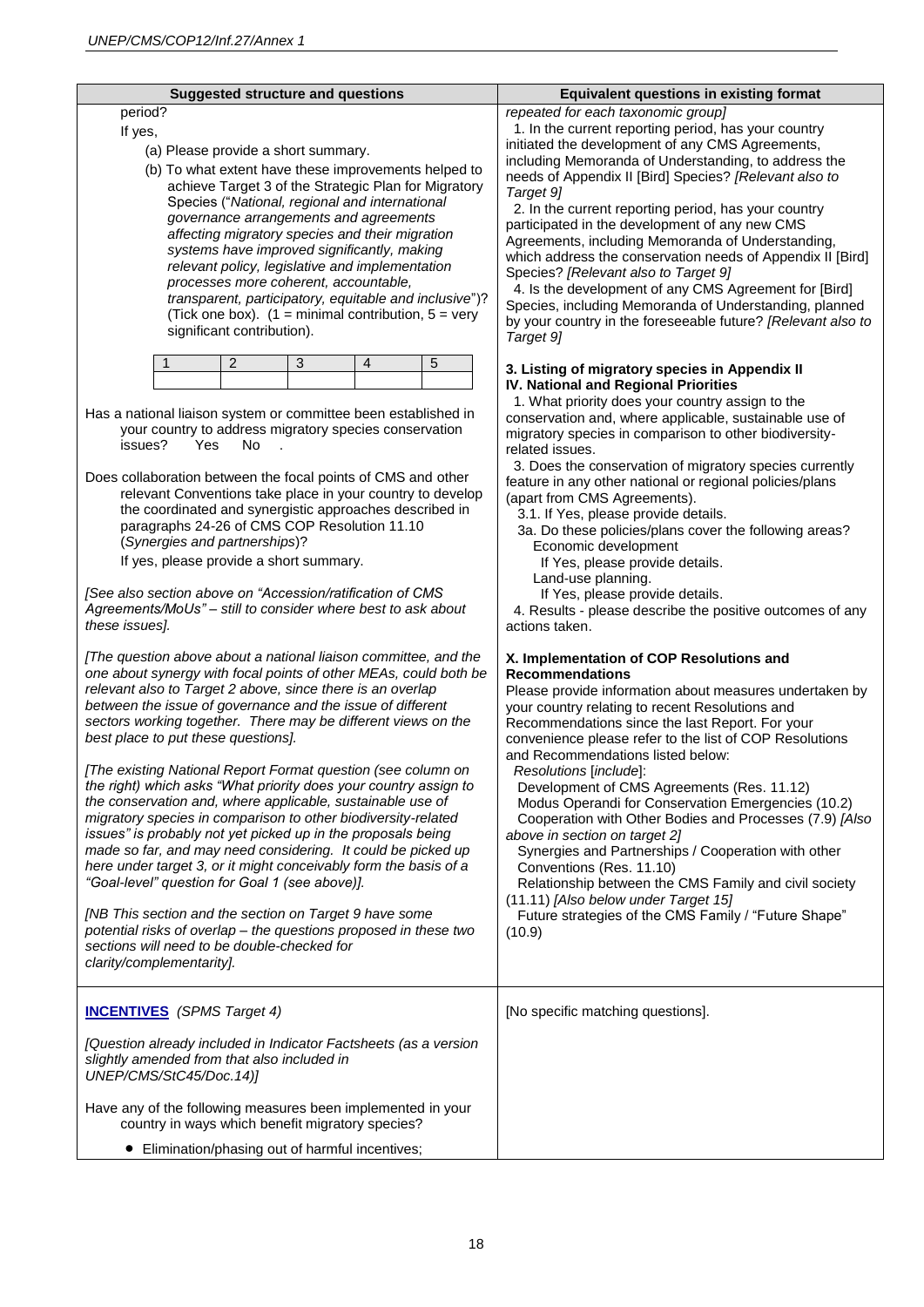| <b>Suggested structure and questions</b>                                                                                                                                                                                                                                                                                                                                                                                                                                                                                                                                                                                                                                                                                                                                 | <b>Equivalent questions in existing format</b>                                                                                                                                                                         |
|--------------------------------------------------------------------------------------------------------------------------------------------------------------------------------------------------------------------------------------------------------------------------------------------------------------------------------------------------------------------------------------------------------------------------------------------------------------------------------------------------------------------------------------------------------------------------------------------------------------------------------------------------------------------------------------------------------------------------------------------------------------------------|------------------------------------------------------------------------------------------------------------------------------------------------------------------------------------------------------------------------|
| Reform of harmful incentives to minimize or avoid<br>negative impacts;                                                                                                                                                                                                                                                                                                                                                                                                                                                                                                                                                                                                                                                                                                   |                                                                                                                                                                                                                        |
| Development of positive incentives;                                                                                                                                                                                                                                                                                                                                                                                                                                                                                                                                                                                                                                                                                                                                      |                                                                                                                                                                                                                        |
| • Application of positive incentives.                                                                                                                                                                                                                                                                                                                                                                                                                                                                                                                                                                                                                                                                                                                                    |                                                                                                                                                                                                                        |
| If yes,                                                                                                                                                                                                                                                                                                                                                                                                                                                                                                                                                                                                                                                                                                                                                                  |                                                                                                                                                                                                                        |
| (a) Please provide a short summary of the measures<br>implemented and the time-period concerned.                                                                                                                                                                                                                                                                                                                                                                                                                                                                                                                                                                                                                                                                         |                                                                                                                                                                                                                        |
| (b) Please describe the specific ways in which                                                                                                                                                                                                                                                                                                                                                                                                                                                                                                                                                                                                                                                                                                                           |                                                                                                                                                                                                                        |
| migratory species have benefited.                                                                                                                                                                                                                                                                                                                                                                                                                                                                                                                                                                                                                                                                                                                                        |                                                                                                                                                                                                                        |
| <b>REDUCING DIRECT PRESSURES ON MIGRATORY SPECIES</b><br><b>AND THEIR HABITATS</b>                                                                                                                                                                                                                                                                                                                                                                                                                                                                                                                                                                                                                                                                                       |                                                                                                                                                                                                                        |
| (SPMS Goal 2; Targets 5-7)                                                                                                                                                                                                                                                                                                                                                                                                                                                                                                                                                                                                                                                                                                                                               |                                                                                                                                                                                                                        |
| [Should a question be asked at Goal level? The comment was<br>made during discussion on SPMS indicators that some countries<br>may wish to report at this level].                                                                                                                                                                                                                                                                                                                                                                                                                                                                                                                                                                                                        |                                                                                                                                                                                                                        |
| <b>SUSTAINABLE PRODUCTION AND CONSUMPTION (SPMS)</b><br>Target 5)                                                                                                                                                                                                                                                                                                                                                                                                                                                                                                                                                                                                                                                                                                        | [No specific matching questions].                                                                                                                                                                                      |
| [Question already included in Indicator Factsheets (as a version<br>slightly amended from that also included in<br>UNEP/CMS/StC45/Doc.14)]                                                                                                                                                                                                                                                                                                                                                                                                                                                                                                                                                                                                                               |                                                                                                                                                                                                                        |
| During the reporting period, have you implemented plans or<br>taken other steps concerning sustainable production and<br>consumption which are achieving the results defined in<br>Target 5 of the Strategic Plan for Migratory Species<br>("keeping the impacts of use of natural resources, including<br>habitats, on migratory species well within safe ecological<br>limits to promote the favourable conservation status of<br>migratory species and maintain the quality, integrity,<br>resilience, and ecological connectivity of their habitats and<br>migration routes")?<br>If yes,<br>(a) Please provide a short summary of the measures<br>implemented.<br>(b) Please describe what evidence exists to show that<br>the intended results are being achieved. |                                                                                                                                                                                                                        |
| If no, what is preventing progress?                                                                                                                                                                                                                                                                                                                                                                                                                                                                                                                                                                                                                                                                                                                                      |                                                                                                                                                                                                                        |
| <b>THREATS AND PRESSURES AFFECTING MIGRATORY</b><br><b>SPECIES; INCLUDING OBSTACLES TO MIGRATION (SPMS)</b><br>Targets 6+7)                                                                                                                                                                                                                                                                                                                                                                                                                                                                                                                                                                                                                                              | II. Appendix I species<br>1. General questions on Appendix I species [this group of<br>questions repeated for each taxonomic group]<br>2. Identify any obstacles to migration that exist in relation                   |
| [Question already included in Indicator Factsheets (as a version<br>slightly amended from that also included in<br>UNEP/CMS/StC45/Doc.14). The categorization of threat types<br>however is for illustrative purposes only and could usefully be<br>revised further now to align it with the categorization used in the<br>analysis of reports to COP12, as recommended in document                                                                                                                                                                                                                                                                                                                                                                                      | to Appendix I [bird etc] species:<br>- By-catch<br>- Habitat destruction<br>- Wind turbines<br>- Pollution<br>2a. What actions are being undertaken to overcome these                                                  |
| UNEP/CMS/COP12/Inf.30]                                                                                                                                                                                                                                                                                                                                                                                                                                                                                                                                                                                                                                                                                                                                                   | obstacles?<br>2b. Please report on the progress / success of the actions                                                                                                                                               |
| Which of the following pressures on migratory species or their<br>habitats are important in your country? (Tick/comment on<br>all those that apply):                                                                                                                                                                                                                                                                                                                                                                                                                                                                                                                                                                                                                     | taken.<br>3. What are the major pressures to Appendix I [bird etc]<br>species (transcending mere obstacles to migration)? [List<br>provided]                                                                           |
|                                                                                                                                                                                                                                                                                                                                                                                                                                                                                                                                                                                                                                                                                                                                                                          | 3a. What actions have been taken to prevent, reduce or<br>control factors that are endangering or are likely to further<br>endanger [bird etc] species beyond actions to prevent<br>disruption to migrating behaviour? |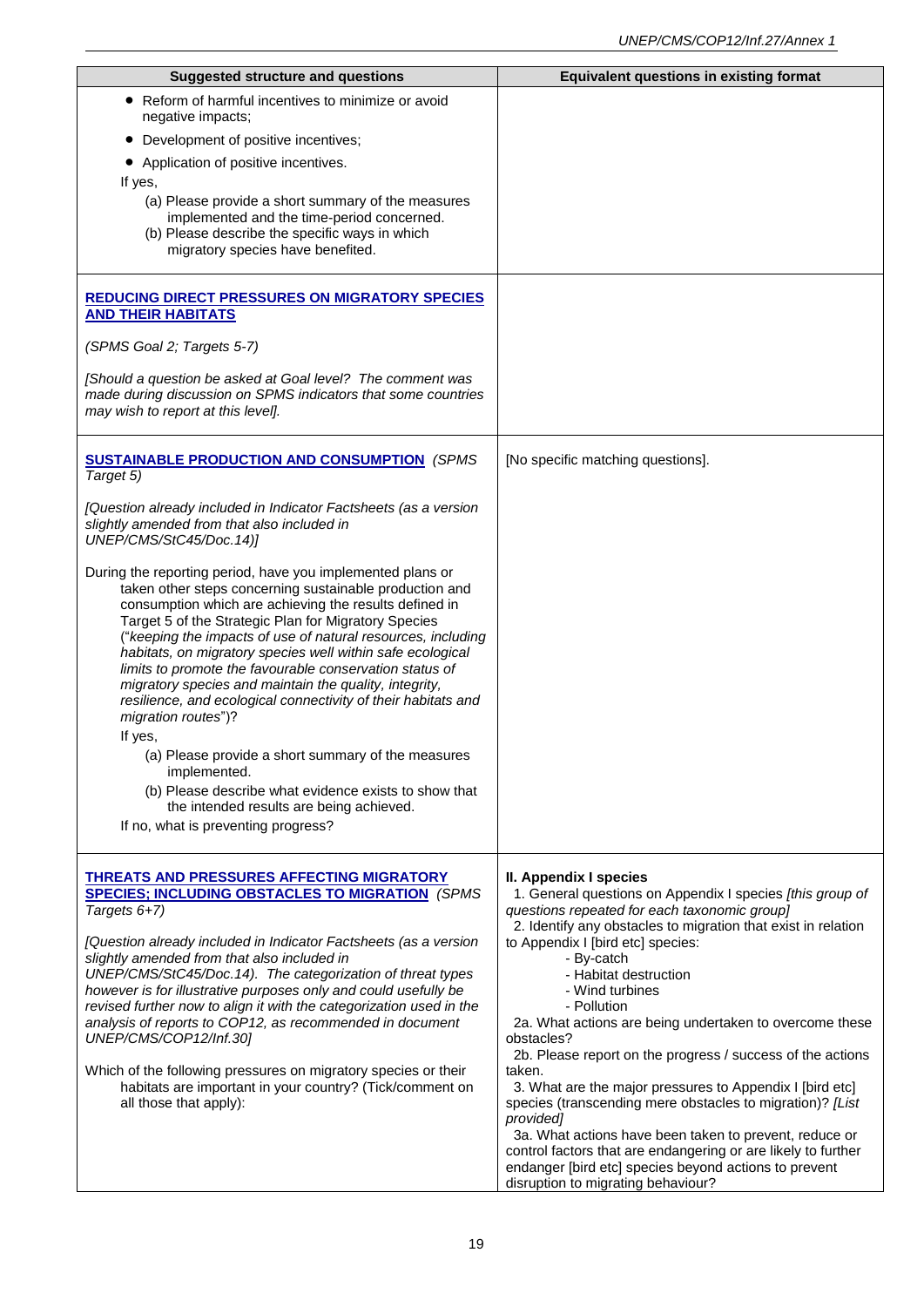| <b>Suggested structure and questions</b>                             |                         |                                | <b>Equivalent questions in existing format</b>                                                                              |
|----------------------------------------------------------------------|-------------------------|--------------------------------|-----------------------------------------------------------------------------------------------------------------------------|
|                                                                      | Annex I                 | Other migratory                | 3b. Please report on the progress / success of the actions                                                                  |
|                                                                      | species                 | species                        | taken.                                                                                                                      |
| By-catch<br>Poaching and other                                       |                         |                                | 3c. Describe any factors that may limit action being taken<br>in this regard:                                               |
| illegal taking, trapping                                             |                         |                                | 1.2 Questions on specific Appendix I species [this group                                                                    |
| or trade                                                             |                         |                                | of questions repeated for each taxonomic group]                                                                             |
| Over-exploitation                                                    |                         |                                | 3. Indicate and briefly describe any activities that have                                                                   |
| Other fisheries                                                      |                         |                                | been carried out in favour of this species in the reporting<br>period. (Please provide the title of the project and contact |
| impacts<br>Other hunting impacts                                     |                         |                                | details, where available): [List of types provided]                                                                         |
| Electrocution                                                        |                         |                                | 5. Describe any future activities that are planned for this                                                                 |
| Obstruction of                                                       | (Specify                | (Specify type(s)               | species.                                                                                                                    |
| migration (other than                                                | $type(s)$ of            | of barrier)                    | 1.2 Questions on specific Appendix I [eg birds; and                                                                         |
| by collision - see next<br>category) by physical                     | barrier)                |                                | repeated for each taxonomic group] species                                                                                  |
| barriers                                                             |                         |                                |                                                                                                                             |
|                                                                      |                         |                                | In the following section, using the table format below,                                                                     |
| Collisions                                                           | (Indicate               | (Indicate                      | please fill in each Appendix I [eg birds; and repeated for<br>each taxonomic group] species for which your country is       |
|                                                                      | separately              | separately for):               | considered to be a Range State. Please complete each                                                                        |
|                                                                      | for):<br>Fences         | Fences<br>Power lines          | table as appropriate, providing information in summary                                                                      |
|                                                                      | Power                   | Wind turbines                  | form. Where appropriate, please cross-reference to                                                                          |
|                                                                      | lines                   | Other                          | information already provided in national reports that have<br>been submitted under other conventions (e.g. Convention       |
|                                                                      | Wind                    | infrastructure                 | on Biological Diversity, Ramsar Convention, CITES).                                                                         |
|                                                                      | turbines<br>Other       | (specify)                      | (Attach annexes as necessary.)                                                                                              |
|                                                                      |                         |                                | 3. Indicate and briefly describe any activities that have                                                                   |
|                                                                      | infrastructu            |                                | been carried out in favour of this species in the reporting<br>period. (Please provide the title of the project and contact |
|                                                                      | re                      |                                | details, where available): [List of types provided]                                                                         |
|                                                                      | (specify)               |                                | 4. If no activities have been carried out for this species in                                                               |
|                                                                      |                         |                                | the reporting period, what has prevented such action being                                                                  |
|                                                                      |                         |                                | taken?                                                                                                                      |
| Pollution                                                            |                         |                                | 5. Describe any future activities that are planned for this<br>species.                                                     |
| Other habitat                                                        | (Specify<br>habitat and | (Specify habitat<br>and damage |                                                                                                                             |
| damage,<br>fragmentation or                                          | damage                  | type)                          | 3. Listing of migratory species in Appendix II                                                                              |
| destruction                                                          | type)                   |                                | IV. National and Regional Priorities<br>3. Does the conservation of migratory species currently                             |
|                                                                      |                         |                                | feature in any other national or regional policies/plans                                                                    |
|                                                                      |                         |                                | (apart from CMS Agreements)                                                                                                 |
| Disturbance                                                          |                         |                                | 3.1. If Yes, please provide details:                                                                                        |
| Other pressures                                                      | (Specify                | (Specify type)                 | 3a. Do these policies/plans cover the following areas?<br>Pollution control                                                 |
|                                                                      | type)                   |                                | If Yes, please provide details                                                                                              |
|                                                                      |                         |                                | Planning of power lines                                                                                                     |
|                                                                      |                         |                                | If Yes, please provide details                                                                                              |
|                                                                      |                         |                                | Planning of fences<br>If Yes, please provide details                                                                        |
| What actions are being taken to overcome these pressures?            |                         |                                | Planning of dams                                                                                                            |
| (Describe in relation to each element of your answer to              |                         |                                | If Yes, please provide details                                                                                              |
| question [number ref: = the preceding one above] where<br>possible). |                         |                                | Exploitation of natural resources (e.g. fisheries,                                                                          |
|                                                                      |                         |                                | hunting, etc.)<br>If Yes, please provide details.                                                                           |
| Please summarize the progress of the actions taken, and the          |                         |                                | Other                                                                                                                       |
| success or otherwise of the outcomes.                                |                         |                                | If Yes, please provide details                                                                                              |
| Please add any further comments you may wish on the                  |                         |                                | 4. Results - please describe the positive outcomes of any                                                                   |
| implementation of specific provisions in relevant CMS COP            |                         |                                | actions taken.                                                                                                              |
| Resolutions, including for example:                                  |                         |                                | X. Implementation of COP Resolutions and                                                                                    |
| • Resolutions 6.2, 8.14, 9.18 and 10.24 and                          |                         |                                | <b>Recommendations</b>                                                                                                      |
| Recommendation 7.2 on by-catch.                                      |                         |                                | Please provide information about measures undertaken by                                                                     |
|                                                                      |                         |                                | your country relating to recent Resolutions and                                                                             |
| Resolutions 9.19 and 10.24 on underwater noise.                      |                         |                                | Recommendations since the last Report. For your<br>convenience please refer to the list of COP Resolutions                  |
| Resolutions 10.4 and 11.30 on marine debris.                         |                         |                                | and Recommendations listed below:                                                                                           |
| Resolution 11.22 on live captures of cetaceans.<br>$\bullet$         |                         |                                | Resolutions [include]:                                                                                                      |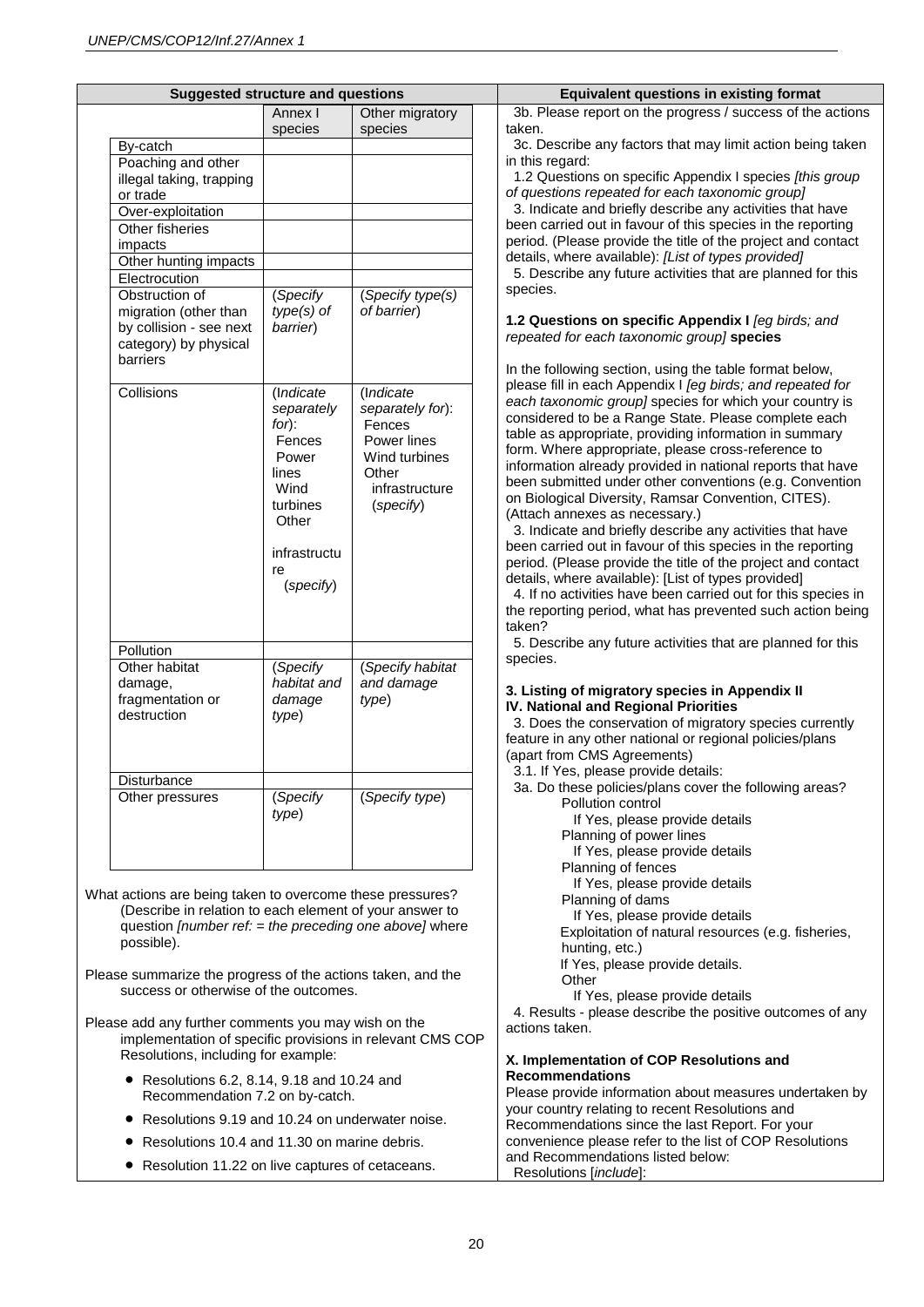| <b>Suggested structure and questions</b>                                                                                              | <b>Equivalent questions in existing format</b>                                                            |
|---------------------------------------------------------------------------------------------------------------------------------------|-----------------------------------------------------------------------------------------------------------|
| • Resolution 8.22 on adverse human induced impacts on<br>cetaceans.                                                                   | Electrocution of Migratory Birds (7.4 / 10.11)<br>Renewable Energy and Migratory Species (7.5 /<br>11.27) |
| • Resolutions 7.5 and 11.27 on renewable energy.                                                                                      | Marine Debris (10.4 / 11.30)                                                                              |
| • Resolutions 7.4 and 10.11 on power lines and migratory<br>birds.                                                                    | Poisoning Migratory Birds (11.15)<br>Illegal Killing, Taking and Trade of Migratory Birds                 |
| Resolution 11.15 on poisoning of migratory birds.                                                                                     | (11.16)                                                                                                   |
| • Resolution 11.16 on illegal killing, taking and trade of                                                                            | Wildlife Crime (11.31)<br>Adverse Anthropogenic Impacts on Cetaceans                                      |
| migratory birds.                                                                                                                      | and other Biota (8.22 / 9.19 / 10.24)<br>Bycatch (incl. Recommendation) (6.2 / 7.2 / 8.14 /               |
| Resolution 11.31 on wildlife crime.                                                                                                   | $9.18 / 10.14$ ).                                                                                         |
| • Resolution 11.26 on climate change.                                                                                                 | Migratory Species and Highly Pathogenic Avian                                                             |
| • Resolution 11.28 on invasive alien species.                                                                                         | Influenza (8.27 / 10.22)<br>Climate Change Impacts on Migratory Species                                   |
| [The approach being suggested here is that all information about                                                                      | (7.5/11.26)<br>Invasive Alien Species and Migratory Species                                               |
| conservation activities should be reported in this section, leaving<br>the section below on Target 8 to focus purely on the resulting | (11.28)                                                                                                   |
| conservation status of the species. (Legal/listing status is a                                                                        | Southern Hemisphere Albatross Conservation                                                                |
| different matter and is covered in the section above on "Species                                                                      | (6.3)                                                                                                     |
| on the Convention Appendices"). There is a need to double-                                                                            | Antarctic Minke, Bryde's and Pygmy Right Whales<br>(7.15)                                                 |
| check that this logic works and that everything is properly<br>covered].                                                              | Concerted and Cooperative Actions (Res. 11.13)                                                            |
|                                                                                                                                       | [Also under Target 9]                                                                                     |
| [It still needs to be decided where to address the idea that is in                                                                    | Migratory Marine Species (9.9 / 10.15)<br>Conservation of Migratory Sharks and Rays                       |
| the existing National Report Format questions cited in the column                                                                     | (11.20)                                                                                                   |
| on the right here where they ask (as Q 2c) "What assistance, if<br>any, does your country require in order to overcome these          | Live capture of Cetaceans from the Wild (11.22)                                                           |
| obstacles?" and (as Q 3d) "3d. What assistance, if any, does                                                                          | <b>Conservation Implications of Cetacean Culture</b>                                                      |
| your country require to overcome these factors?". UNEP-WCMC                                                                           | (11.23)<br>Loggerhead Turtle in the South Pacific Ocean                                                   |
| previously suggested removing these questions to a different                                                                          | (11.21)                                                                                                   |
| place].                                                                                                                               | Saker Falcon (11.18)                                                                                      |
|                                                                                                                                       | Global Flyway Conservation (10.10/11.14) [Also                                                            |
|                                                                                                                                       | under Target 9]<br>Migratory Freshwater Fish (10.12)                                                      |
|                                                                                                                                       | Contribution of CMS in Achieving the 2010                                                                 |
|                                                                                                                                       | Biodiversity Target (8.7).                                                                                |
|                                                                                                                                       | Migratory Landbirds in the African Eurasian<br>Region (11.17) [Also under Target 9]                       |
|                                                                                                                                       | Conservation of the African Lion (11.32)                                                                  |
|                                                                                                                                       | Recommendations [include]                                                                                 |
|                                                                                                                                       | Recommendation 7.6 - Improving the                                                                        |
|                                                                                                                                       | Conservation Status of the Leatherback Turtle<br>(Dermochelys coriacea)                                   |
|                                                                                                                                       | Recommendation 8.17 - Marine Turtles                                                                      |
|                                                                                                                                       | Recommendation 9.1 - Central Eurasian Aridland                                                            |
|                                                                                                                                       | Mammals [Also under Target 9]                                                                             |
|                                                                                                                                       | Recommendation 9.2 - Sahelo-Saharan<br>Megafauna                                                          |
|                                                                                                                                       | Recommendation 9.3 - Tigers and other Asian Big                                                           |
|                                                                                                                                       | Cats                                                                                                      |
|                                                                                                                                       | Recommendation 9.5 - Cooperative Action for the<br>Elephant (Loxodonta africana) in Central Africa        |
|                                                                                                                                       | [Also under Target 9].                                                                                    |
|                                                                                                                                       |                                                                                                           |
|                                                                                                                                       |                                                                                                           |
| <b>IMPROVING THE CONSERVATION STATUS OF MIGRATORY</b><br>SPECIES AND THE ECOLOGICAL CONNECTIVITY AND                                  |                                                                                                           |
| <b>RESILIENCE OF THEIR HABITATS</b>                                                                                                   |                                                                                                           |
| (SPMS Goal 3; Targets 8-10)                                                                                                           |                                                                                                           |
| [Should a question be asked at Goal level? The comment was                                                                            |                                                                                                           |
| made during discussion on SPMS indicators that some countries                                                                         |                                                                                                           |
| may wish to report at this level].                                                                                                    |                                                                                                           |
|                                                                                                                                       |                                                                                                           |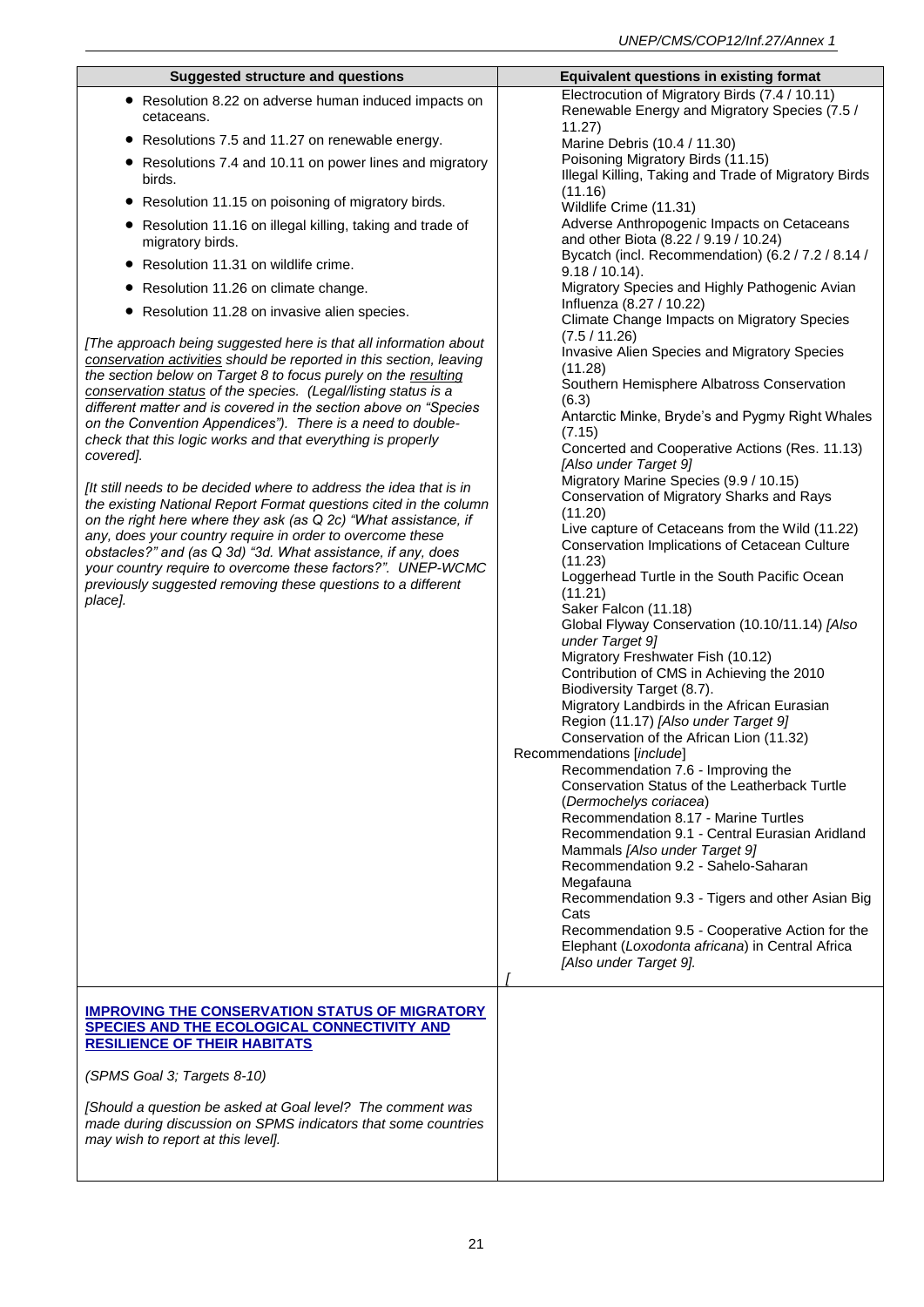| <b>Suggested structure and questions</b>                                                                                                                                                                                                                                                                                                                                                                                                                                                                                                                                                                                                                                                                                                                                                                                                                                                                        |                     |                                                                                                                                                                                                                                                                                                                                                                                                       | <b>Equivalent questions in existing format</b>                                                                                                                                                                                                                                                                                                                                                                                                                                                                                                                                                                                                                                                                                                                                                                                                                                             |
|-----------------------------------------------------------------------------------------------------------------------------------------------------------------------------------------------------------------------------------------------------------------------------------------------------------------------------------------------------------------------------------------------------------------------------------------------------------------------------------------------------------------------------------------------------------------------------------------------------------------------------------------------------------------------------------------------------------------------------------------------------------------------------------------------------------------------------------------------------------------------------------------------------------------|---------------------|-------------------------------------------------------------------------------------------------------------------------------------------------------------------------------------------------------------------------------------------------------------------------------------------------------------------------------------------------------------------------------------------------------|--------------------------------------------------------------------------------------------------------------------------------------------------------------------------------------------------------------------------------------------------------------------------------------------------------------------------------------------------------------------------------------------------------------------------------------------------------------------------------------------------------------------------------------------------------------------------------------------------------------------------------------------------------------------------------------------------------------------------------------------------------------------------------------------------------------------------------------------------------------------------------------------|
| <b>CONSERVATION STATUS OF MIGRATORY SPECIES</b> (SPMS<br>Target 8)<br>[Question already included in Indicator Factsheets and in<br>UNEP/CMS/StC45/Doc.14)]<br>What changes in migratory species conservation status have<br>been recorded in your country in the current reporting                                                                                                                                                                                                                                                                                                                                                                                                                                                                                                                                                                                                                              |                     | 3. Listing of migratory species in Appendix II<br>1. Is your country a Range State for any migratory species<br>that has an unfavourable conservation status, but is not<br>currently listed in Appendix II and could benefit from the<br>conclusion of an Agreement for its conservation? [Also<br>above in section on "Species on the Convention<br>Appendices"]<br>If Yes, please provide details. |                                                                                                                                                                                                                                                                                                                                                                                                                                                                                                                                                                                                                                                                                                                                                                                                                                                                                            |
| period?<br>Species/other<br>taxon<br>(indicate CMS<br>Change<br>Appendix<br>in status<br>where<br>applicable)<br>FISH<br>REPT<br>LES<br>BIRD<br>S<br>AQUA<br>TIC<br><b>MAM</b><br>MALS<br>TERR<br>ESTR<br>MAM<br>MAM<br><b>BATS</b><br>[The approach being suggested here is that all information about<br>conservation activities should be reported in the earlier section<br>on targets 6+7, leaving the present section to focus purely on the<br>resulting conservation status of the species. (Legal/listing status<br>is a different matter and is covered in the section above on<br>"Species on the Convention Appendices"). Need to double-                                                                                                                                                                                                                                                           | Source<br>reference | Comments                                                                                                                                                                                                                                                                                                                                                                                              |                                                                                                                                                                                                                                                                                                                                                                                                                                                                                                                                                                                                                                                                                                                                                                                                                                                                                            |
| covered].<br><b>COOPERATING TO CONSERVE MIGRATION SYSTEMS</b><br>(SPMS Target 9)                                                                                                                                                                                                                                                                                                                                                                                                                                                                                                                                                                                                                                                                                                                                                                                                                                |                     | 2. Questions on CMS Agreements<br>Questions on the development of new CMS Agreements<br>relating to [Bird] Species [this group of questions repeated                                                                                                                                                                                                                                                  |                                                                                                                                                                                                                                                                                                                                                                                                                                                                                                                                                                                                                                                                                                                                                                                                                                                                                            |
| [Question already included in Indicator Factsheets (as a version<br>slightly amended from that also included in<br>UNEP/CMS/StC45/Doc.14)]<br>In the current reporting period, has your country initiated or<br>participated in the development of any proposals for new<br>CMS Agreements, including Memoranda of Understanding,<br>to address the needs of Appendix II species?<br>If yes, please provide a short summary.<br>[NB this effectively repeats a question that is currently<br>included in the earlier section above on<br>"Accession/ratification of CMS Agreements/MoUs" - need<br>to decide the best way of handling this].<br>In the current reporting period, have actions been taken by your<br>country to encourage non-Parties to join CMS and its<br>related Agreements?<br>If yes, please provide a short summary.<br>In the current reporting period, has your country participated in |                     |                                                                                                                                                                                                                                                                                                                                                                                                       | for each taxonomic group].<br>1. In the current reporting period, has your country<br>initiated the development of any CMS Agreements,<br>including Memoranda of Understanding, to address the<br>needs of Appendix II [Bird] Species? [Relevant also to<br>Target 3].<br>2. In the current reporting period, has your country<br>participated in the development of any new CMS<br>Agreements, including Memoranda of Understanding,<br>which address the conservation needs of Appendix II [Bird]<br>Species? [Relevant also to Target 3].<br>4. Is the development of any CMS Agreement for [Bird]<br>Species, including Memoranda of Understanding, planned<br>by your country in the foreseeable future? [Relevant also to<br>Target 3].<br><b>VII. Membership</b><br>1. Have actions been taken by your country to encourage<br>non- Parties to join CMS and its related Agreements? |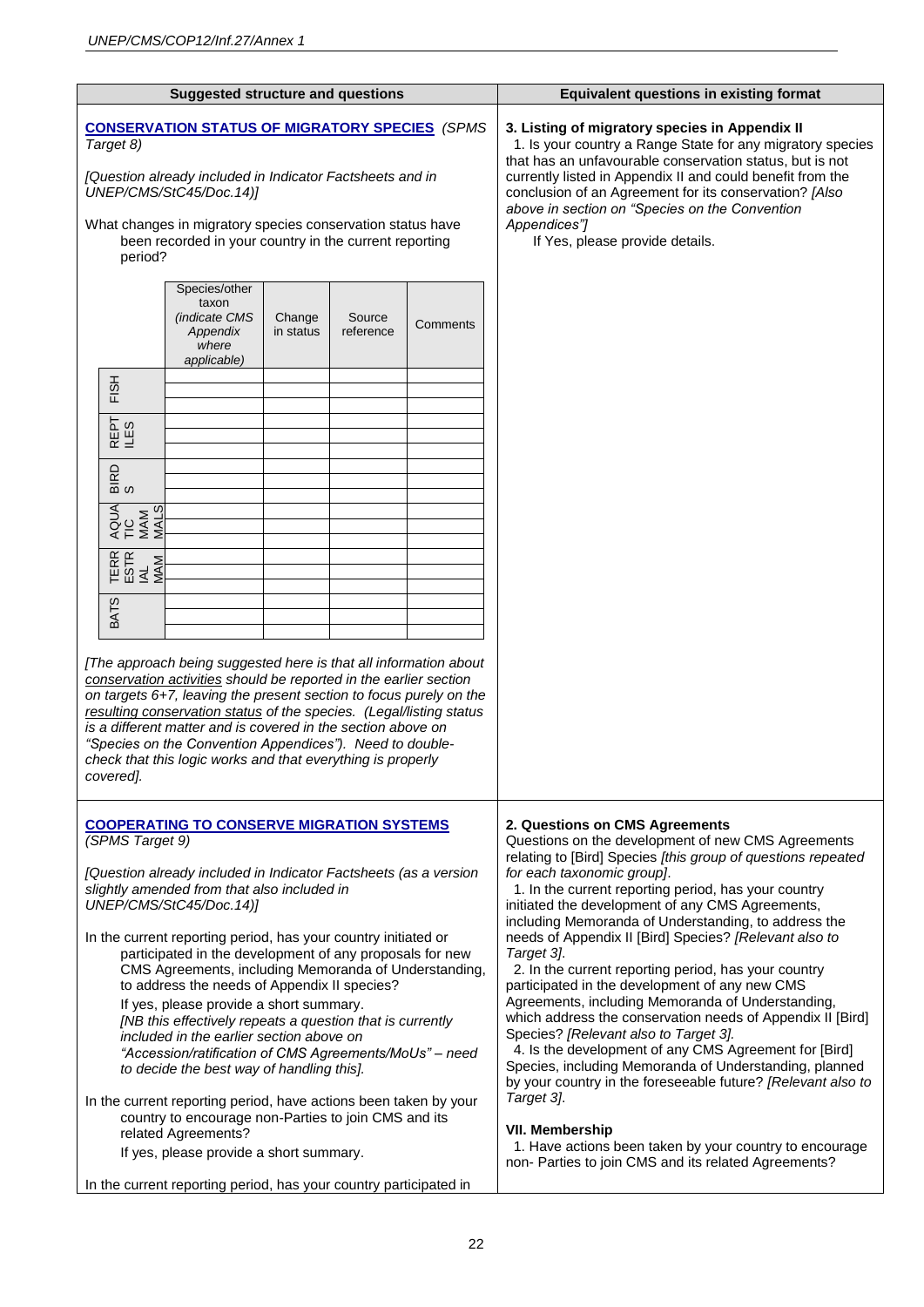| <b>Suggested structure and questions</b>                                                                           | <b>Equivalent questions in existing format</b>                                                             |
|--------------------------------------------------------------------------------------------------------------------|------------------------------------------------------------------------------------------------------------|
| the development or implementation of concerted actions or                                                          | X. Implementation of COP Resolutions and                                                                   |
| cooperative actions under CMS (as detailed in COP                                                                  | <b>Recommendations</b>                                                                                     |
| Resolution 11.13) to address the needs of relevant                                                                 | Please provide information about measures undertaken by                                                    |
| migratory species?                                                                                                 | your country relating to recent Resolutions and                                                            |
| If yes,                                                                                                            | Recommendations since the last Report. For your                                                            |
| (a) please provide a short summary.                                                                                | convenience please refer to the list of COP Resolutions<br>and Recommendations listed below:               |
| (b) describe the results achieved so far.                                                                          | Resolutions [include]:                                                                                     |
|                                                                                                                    | Implementation of Existing Agreements and                                                                  |
| Have any other steps been taken which have contributed to the                                                      | Development of Future Agreements (8.5)                                                                     |
| achievement of the results defined in Target 9 of the<br>Strategic Plan for Migratory Species (all relevant States | Concerted and Cooperative Actions (Res. 11.13)                                                             |
| engaging in cooperation on the conservation of migratory                                                           | [Also under Targets 6-7]                                                                                   |
| species in ways that fully reflect a migration systems                                                             | Priorities for CMS Agreements (9.2 / 10.16)                                                                |
| approach)?                                                                                                         | Global Flyway Conservation (10.10/11.14) [Also<br>under Targets 6-7]                                       |
|                                                                                                                    | Migratory Landbirds in the African Eurasian                                                                |
| [NB This section and the section on Target 3 have some                                                             | Region (11.17) [Also under Targets 6-7]                                                                    |
| potential risks of overlap - need to double-check the questions                                                    | Recommendations [include]:                                                                                 |
| proposed in these two sections for clarity/complementarity].                                                       | Recommendation 9.5 - Cooperative Action for the                                                            |
|                                                                                                                    | Elephant (Loxodonta africana) in Central Africa                                                            |
|                                                                                                                    | [Also under Targets 6-7].                                                                                  |
|                                                                                                                    |                                                                                                            |
| <b>AREA-BASED CONSERVATION MEASURES</b> (SPMS Target                                                               | 3. Listing of migratory species in Appendix II                                                             |
| 10)                                                                                                                | IV. National and Regional Priorities                                                                       |
|                                                                                                                    | 3. Does the conservation of migratory species currently                                                    |
| [Question already included in Indicator Factsheets (as a version<br>slightly amended from that also included in    | feature in any other national or regional policies/plans<br>(apart from CMS Agreements)                    |
| UNEP/CMS/StC45/Doc.14)]                                                                                            | 3.1. If Yes, please provide details:                                                                       |
|                                                                                                                    | 3a. Do these policies/plans cover the following areas?                                                     |
| Have all critical habitats and sites for migratory species been                                                    | - Designation and development of protected areas                                                           |
| identified in your country?                                                                                        | If Yes, please provide details                                                                             |
| If not, which are the ecosystem types, taxonomic groups                                                            | - Development of ecological networks<br>If Yes, please provide details.                                    |
| and/or geographical areas for which critical habitats and<br>sites are:                                            | 4. Results - please describe the positive outcomes of any                                                  |
| (a) most well documented;                                                                                          | actions taken.                                                                                             |
| (b) least well documented?                                                                                         |                                                                                                            |
|                                                                                                                    | <b>V. Protected Areas</b><br>1. Are migratory species taken into account in the                            |
| Please provide details of the number and extent of protected                                                       | selection, establishment and management of protected                                                       |
| areas that are judged to be important for migratory                                                                | areas in your country?                                                                                     |
| species in your country:                                                                                           | If Yes, please provide details:                                                                            |
| (a) Total number of relevant protected areas.                                                                      | 1a. Please identify the most important national sites for                                                  |
| (b) Total area of relevant protected areas (sq km).                                                                | migratory species and their protection status:                                                             |
| (c) Comments on how "importance for migratory                                                                      | 1b. Do these protected areas cover the following areas?<br><b>Terrestrial</b>                              |
| species" has been interpreted in answering this<br>question.                                                       | If Yes, please provide details and include the amount of                                                   |
|                                                                                                                    | protected areas coverage and the number of protected                                                       |
| In respect of protected areas in your country that are important                                                   | areas.                                                                                                     |
| for migratory species, are any assessments of                                                                      | Aquatic                                                                                                    |
| management effectiveness undertaken?                                                                               | If Yes, please provide details and include the amount of                                                   |
| If yes, please describe.                                                                                           | protected areas coverage and the number of protected<br>areas.                                             |
| Are other area-based conservation measures (apart from                                                             | Marine                                                                                                     |
| protected areas) implemented in your country in ways                                                               | If Yes, please provide details and include the amount of                                                   |
| which benefit migratory species?                                                                                   | protected areas coverage and the number of protected                                                       |
| If yes, please describe.                                                                                           | areas                                                                                                      |
|                                                                                                                    | 2. Results - please describe the positive outcomes of any<br>actions taken.                                |
| During the reporting period, have actions been undertaken in                                                       |                                                                                                            |
| your country to implement specific provisions in CMS                                                               | X. Implementation of COP Resolutions and                                                                   |
| COP Resolutions 10.3 and/or 11.25 on ecological<br>networks for migratory species?                                 | <b>Recommendations</b>                                                                                     |
| If yes, please provide a short summary.                                                                            | Please provide information about measures undertaken by                                                    |
|                                                                                                                    | your country relating to recent Resolutions and                                                            |
| [Note that the suggestions above do not carry forward the                                                          | Recommendations since the last Report. For your<br>convenience please refer to the list of COP Resolutions |
| previous practice of asking for quantification of areas separately                                                 | and Recommendations listed below:                                                                          |
| in the terrestrial, aquatic and marine realms. As borne out by the                                                 | <b>Resolutions</b>                                                                                         |
| analysis of reports to COP12, it seems highly problematic to                                                       | Ecological Networks (10.3 / 11.25)                                                                         |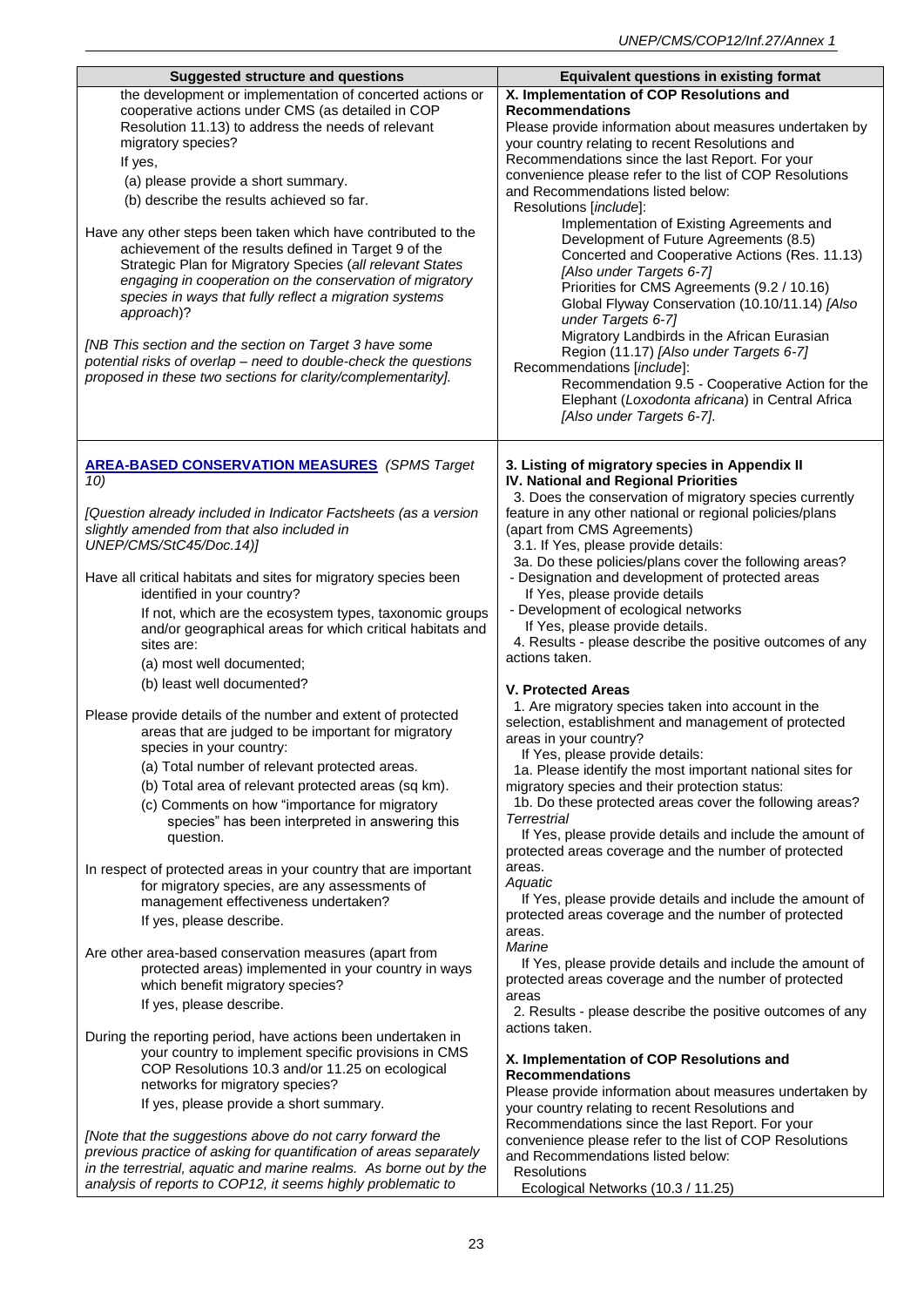| <b>Suggested structure and questions</b>                                                                                                                                                                                                                                                                                                                                                                  | <b>Equivalent questions in existing format</b>                                                       |
|-----------------------------------------------------------------------------------------------------------------------------------------------------------------------------------------------------------------------------------------------------------------------------------------------------------------------------------------------------------------------------------------------------------|------------------------------------------------------------------------------------------------------|
| extrapolate this distinction (which is currently operated in CMS<br>for species) to apply it also to areas; and its utility in this context<br>is questioned. This may however need further discussion].                                                                                                                                                                                                  |                                                                                                      |
| <b>ENHANCING THE BENEFITS TO ALL FROM THE</b><br><b>FAVOURABLE CONSERVATION STATUS OF MIGRATORY</b><br><b>SPECIES</b>                                                                                                                                                                                                                                                                                     |                                                                                                      |
| (SPMS Goal 4; Targets 11-12)                                                                                                                                                                                                                                                                                                                                                                              |                                                                                                      |
| [Should a question be asked at Goal level? The comment was<br>made during discussion on SPMS indicators that some countries<br>may wish to report at this level].                                                                                                                                                                                                                                         |                                                                                                      |
| <b>ECOSYSTEM SERVICES</b> (SPMS Target 11)<br>[Question already included in Indicator Factsheets (as a version<br>slightly amended from that also included in<br>UNEP/CMS/StC45/Doc.14)]                                                                                                                                                                                                                  | [No specific matching questions, except perhaps on<br>Resolution 11.29 on marine wildlife watching]. |
| Has any assessment of ecosystem services associated with<br>migratory species been undertaken in your country?<br>If yes, please provide a short summary (including<br>source references where applicable).                                                                                                                                                                                               |                                                                                                      |
| <b>SAFEGUARDING GENETIC DIVERSITY</b> (SPMS Target 12)                                                                                                                                                                                                                                                                                                                                                    | [No specific matching questions].                                                                    |
| [Question already included in Indicator Factsheets (as a version<br>slightly amended from that also included in<br>UNEP/CMS/StC45/Doc.14)]                                                                                                                                                                                                                                                                |                                                                                                      |
| Are strategies of relevance to migratory species being developed<br>or implemented to minimize genetic erosion of<br>biodiversity in your country?<br>If yes:                                                                                                                                                                                                                                             |                                                                                                      |
| (a) please provide a short summary;<br>(b) describe the relevance to migratory species.                                                                                                                                                                                                                                                                                                                   |                                                                                                      |
| Are any other steps being taken in your country to safeguard the<br>genetic diversity of wild populations of migratory<br>species?<br>If yes,                                                                                                                                                                                                                                                             |                                                                                                      |
| (a) please describe.<br>(b) describe the results achieved so far.                                                                                                                                                                                                                                                                                                                                         |                                                                                                      |
| [Existing indicators are not well suited to addressing genetic<br>erosion in wild animals. The most feasible course is probably to<br>ask Parties to report on <b>activities</b> that relate to this target.<br>Limiting this to strategies addressing only migratory species<br>might narrow the scope too strictly; hence the reference to<br>strategies that are "of relevance" to migratory species]. |                                                                                                      |
| <b>ENHANCING IMPLEMENTATION THROUGH</b><br><b>PARTICIPATORY PLANNING, KNOWLEDGE MANAGEMENT</b><br><b>AND CAPACITY BUILDING</b>                                                                                                                                                                                                                                                                            |                                                                                                      |
| (SPMS Goal 5; Targets 13-16)                                                                                                                                                                                                                                                                                                                                                                              |                                                                                                      |
| [Should a question be asked at Goal level? The comment was<br>made during discussion on SPMS indicators that some countries<br>may wish to report at this level].                                                                                                                                                                                                                                         |                                                                                                      |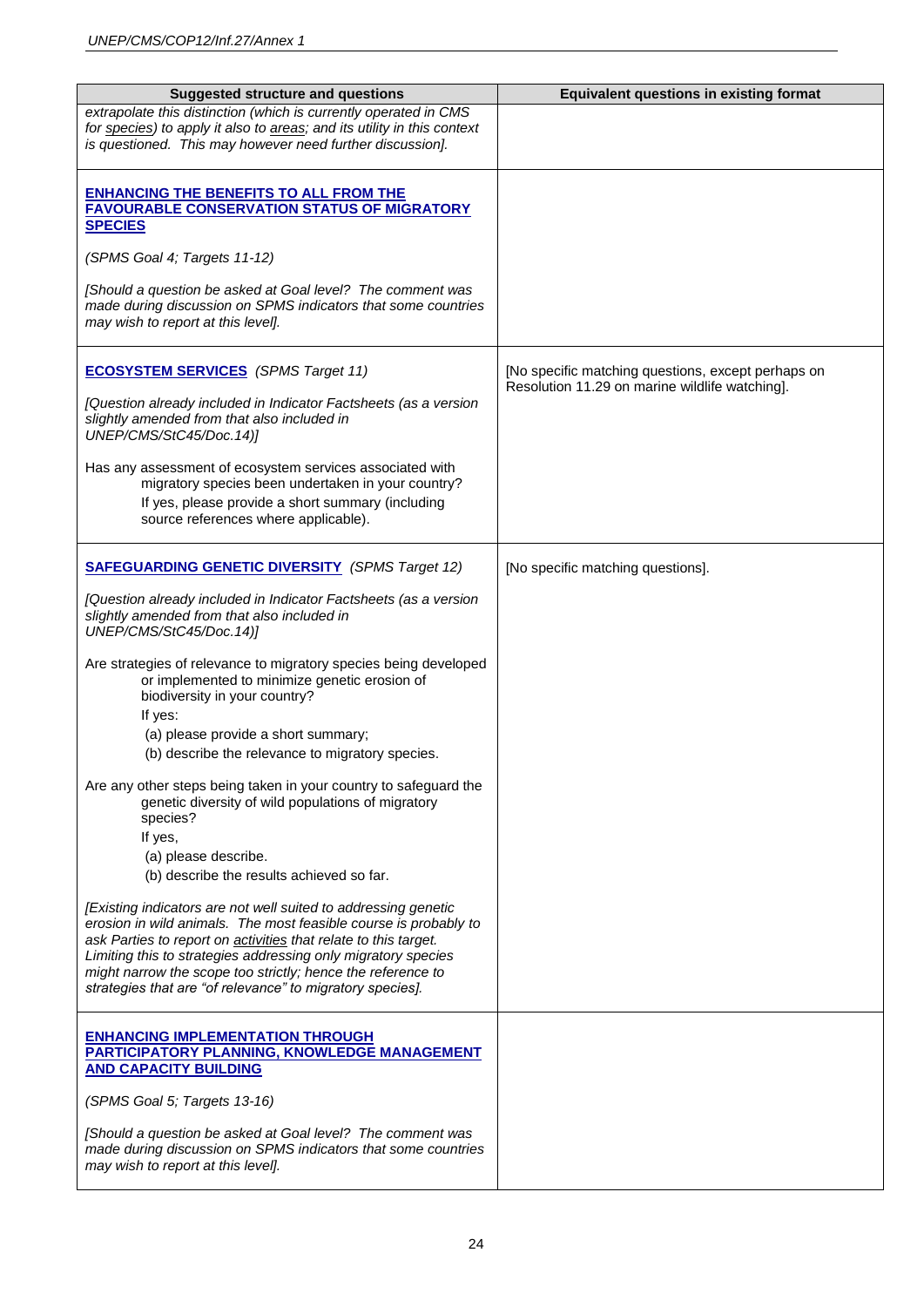| <b>Suggested structure and questions</b>                                                                                                                                                                                                                                                                                                                                                                                                                                                                                                                                                                                                                                                                                                                                                                                                                                                                                                                                                                            | <b>Equivalent questions in existing format</b>                                                                                                                                                                                                                                                                                                                                                                                                                                                                                                                                                                                                                     |
|---------------------------------------------------------------------------------------------------------------------------------------------------------------------------------------------------------------------------------------------------------------------------------------------------------------------------------------------------------------------------------------------------------------------------------------------------------------------------------------------------------------------------------------------------------------------------------------------------------------------------------------------------------------------------------------------------------------------------------------------------------------------------------------------------------------------------------------------------------------------------------------------------------------------------------------------------------------------------------------------------------------------|--------------------------------------------------------------------------------------------------------------------------------------------------------------------------------------------------------------------------------------------------------------------------------------------------------------------------------------------------------------------------------------------------------------------------------------------------------------------------------------------------------------------------------------------------------------------------------------------------------------------------------------------------------------------|
|                                                                                                                                                                                                                                                                                                                                                                                                                                                                                                                                                                                                                                                                                                                                                                                                                                                                                                                                                                                                                     |                                                                                                                                                                                                                                                                                                                                                                                                                                                                                                                                                                                                                                                                    |
| <b>NATIONAL BIODIVERSITY STRATEGIES AND ACTION</b><br><b>PLANS</b> (SPMS Target 13)                                                                                                                                                                                                                                                                                                                                                                                                                                                                                                                                                                                                                                                                                                                                                                                                                                                                                                                                 | 3. Listing of migratory species in Appendix II<br>IV. National and Regional Priorities<br>2. Are migratory species and their habitats addressed by                                                                                                                                                                                                                                                                                                                                                                                                                                                                                                                 |
| [Question already included in Indicator Factsheets (as a version<br>slightly amended from that also included in<br>UNEP/CMS/StC45/Doc.14)]                                                                                                                                                                                                                                                                                                                                                                                                                                                                                                                                                                                                                                                                                                                                                                                                                                                                          | your country's national biodiversity strategy or action plan?<br>2.1. If Yes, please indicate and briefly describe the extent<br>to which it addresses the following issues:<br>- Minimizing or eliminating barriers or obstacles to                                                                                                                                                                                                                                                                                                                                                                                                                               |
| Are priorities for the conservation and management of migratory<br>species, their habitats and migration systems addressed<br>by your country's national biodiversity strategy or action<br>plan?<br>If yes:<br>(a) please identify the elements in the plan/strategy that<br>are particularly relevant;<br>(b) please highlight any specific references to CMS<br>and/or its agreements and action plans;<br>(c) please add comments on the implementation of the<br>strategy or action plan concerned.<br>[The "note" added under this target in the Strategic Plan said<br>"Other types of national plans and strategies, such as those for<br>the implementation of other Multilateral Environmental<br>Agreements or national development plans, may also be highly<br>relevant" - but this aspect is not asked about in the question<br>suggested here. Still to consider whether it should be, or<br>whether it will dilute/confuse the picture to be obtained<br>specifically about linking CMS to NBSAPs]. | migration [Also relevant to Target 7]<br>- Transboundary co-operation [Also relevant to Target 9]<br>- Conservation, sustainable use and/or restoration of the<br>habitats of migratory species, including protected areas<br>[Also relevant to Target 10]<br>- Conservation, sustainable use and/or restoration of<br>migratory species [Also relevant to Target 8]<br>- Research and monitoring of migratory species [Also<br>relevant to Target 15]<br>- Actions to prevent, reduce or control factors that are<br>endangering or are likely to further endanger migratory<br>species (e.g. alien invasive species or by-catch) [Also<br>relevant to Target 7]. |
| <b>TRADITIONAL KNOWLEDGE, INNOVATIONS AND</b><br><b>PRACTICES OF INDIGENOUS AND LOCAL COMMUNITIES</b><br>(SPMS Target 14)<br>[Question already included in Indicator Factsheets (as a version<br>slightly amended from that also included in<br>UNEP/CMS/StC45/Doc.14)]<br>Have actions been taken in your country to foster respect for the<br>traditional knowledge, innovations and practices of<br>indigenous and local communities that are relevant for<br>the conservation and sustainable use of migratory<br>species, their habitats and migration systems?<br>If yes, please provide a short summary.                                                                                                                                                                                                                                                                                                                                                                                                     | X. Implementation of COP Resolutions and<br><b>Recommendations</b><br>Please provide information about measures undertaken by<br>your country relating to recent Resolutions and<br>Recommendations since the last Report. For your<br>convenience please refer to the list of COP Resolutions<br>and Recommendations listed below:<br>Resolutions [include]:<br>Capacity Building Strategy (9.12 / 10.6) [Also<br>under Target 15].                                                                                                                                                                                                                               |
| Have actions been taken in your country to foster full and<br>effective participation of indigenous and local<br>communities in the conservation and sustainable use of<br>migratory species, their habitats and migration<br>systems?<br>If yes, please provide a short summary.                                                                                                                                                                                                                                                                                                                                                                                                                                                                                                                                                                                                                                                                                                                                   |                                                                                                                                                                                                                                                                                                                                                                                                                                                                                                                                                                                                                                                                    |
| To what extent overall have any actions in your country of the<br>kind described in questions [number] and [number]<br>above [ie the preceding two questions for this target]<br>helped to achieve Target 14 of the Strategic Plan for<br>Migratory Species ("The traditional knowledge,<br>innovations and practices of indigenous and local<br>communities relevant for the conservation and<br>sustainable use of migratory species, their habitats and<br>migration systems, and their customary sustainable use<br>of biological resources, are respected, subject to<br>national legislation and relevant international<br>obligations, with the full and effective participation of<br>indigenous and local communities, thereby contributing<br>to the favourable conservation status of migratory<br>species and the ecological connectivity and resilience of                                                                                                                                             |                                                                                                                                                                                                                                                                                                                                                                                                                                                                                                                                                                                                                                                                    |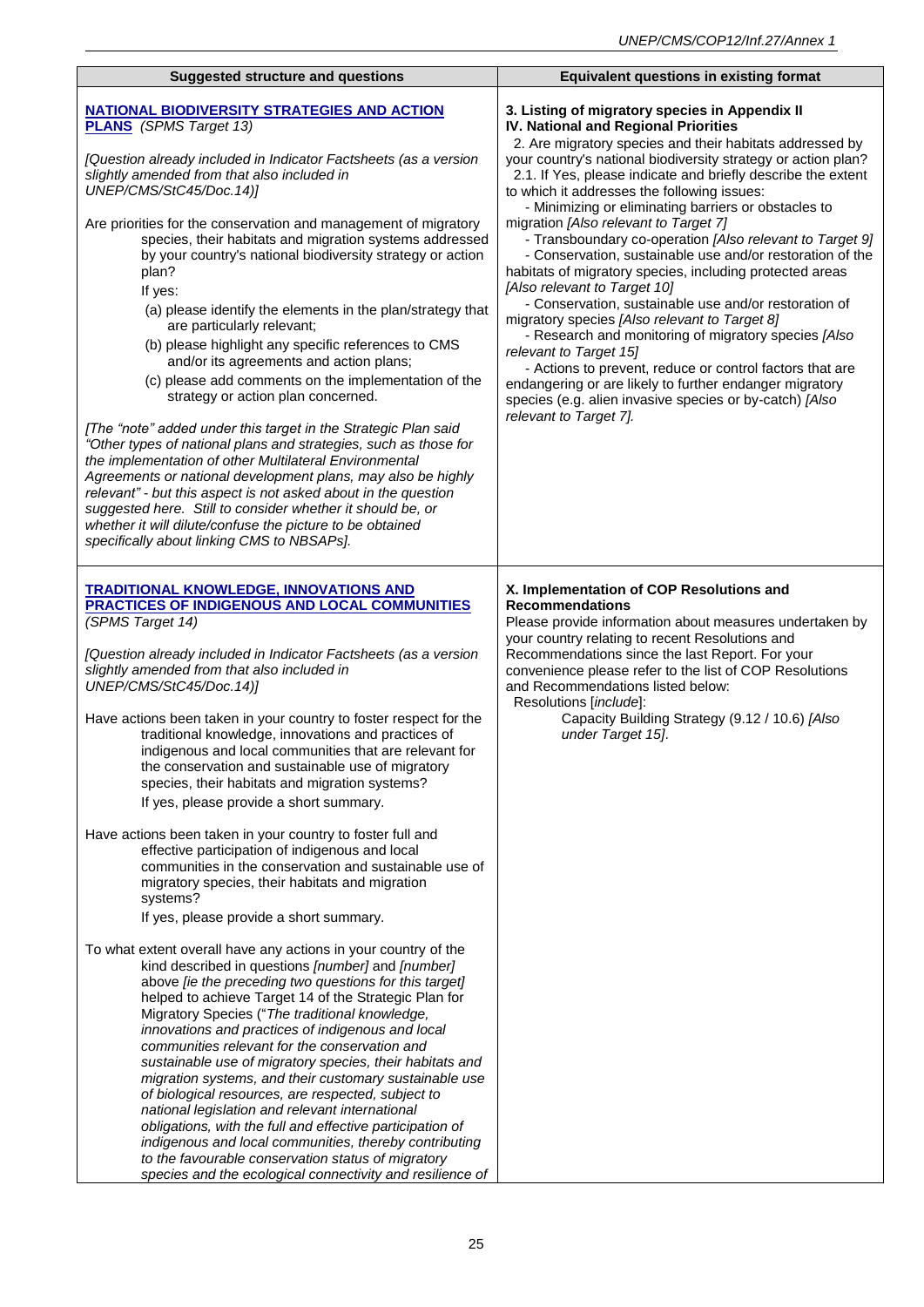| <b>Suggested structure and questions</b>                                                                                           | <b>Equivalent questions in existing format</b>                                                                            |
|------------------------------------------------------------------------------------------------------------------------------------|---------------------------------------------------------------------------------------------------------------------------|
| their habitats")?                                                                                                                  |                                                                                                                           |
| (Tick one box). $(1 = \text{minimal contribution}, 5 = \text{very})$                                                               |                                                                                                                           |
| significant contribution).                                                                                                         |                                                                                                                           |
| (Not                                                                                                                               |                                                                                                                           |
| $\mathbf{1}$<br>2<br>3<br>$\overline{4}$<br>5<br>applicable                                                                        |                                                                                                                           |
|                                                                                                                                    |                                                                                                                           |
|                                                                                                                                    |                                                                                                                           |
|                                                                                                                                    |                                                                                                                           |
| KNOWLEDGE, DATA AND CAPACITY-BUILDING (SPMS                                                                                        | II. Appendix I species                                                                                                    |
| Target 15)                                                                                                                         | 1. General questions on Appendix I species [this group of                                                                 |
|                                                                                                                                    | questions repeated for each taxonomic group]                                                                              |
| [Question already included in Indicator Factsheets (as a version                                                                   | 2c. What assistance, if any, does your country require in                                                                 |
| slightly amended from that also included in                                                                                        | order to overcome [obstacles to migration that exist in                                                                   |
| UNEP/CMS/StC45/Doc.14)]                                                                                                            | relation to Appendix I species]?<br>3d. What assistance, if any, does your country require to                             |
| In the current reporting period, which steps taken in your country                                                                 | overcome [factors that are endangering or are likely to                                                                   |
| have contributed to the achievement of the results                                                                                 | further endanger [bird etc] species beyond actions to                                                                     |
| defined in Target 15 of the Strategic Plan for Migratory                                                                           | prevent disruption to migrating behaviour]?                                                                               |
| Species ("The science base, information, training,                                                                                 |                                                                                                                           |
| awareness, understanding and technologies relating to<br>migratory species, their habitats and migration systems,                  | 2. Questions on CMS Agreements<br>Questions on the development of new CMS Agreements                                      |
| their value, functioning, status and trends, and the                                                                               | relating to [Bird] Species [this question repeated for each                                                               |
| consequences of their loss, are improved, widely shared                                                                            | taxonomic group]                                                                                                          |
| and transferred, and effectively applied")?                                                                                        | 3. If your country has initiated or is participating in the                                                               |
| (a) Please provide a short summary.                                                                                                | development of a new Agreement or Memorandum of<br>Understanding, what assistance, if any, does your country              |
| (b) Please comment in particular (where applicable) on                                                                             | require in order to initiate or participate in the instrument's                                                           |
| aspects relating to:<br>- Training;                                                                                                | development?                                                                                                              |
| - Sharing and transfer of information and                                                                                          |                                                                                                                           |
| technologies;                                                                                                                      | [The preceding "assistance required" questions (II.1, II.2c,                                                              |
| - Improving the science base;                                                                                                      | II.3d, 2 and 3) have been noted here on the basis of their<br>relevance to the "capacity" element of Target 15. There are |
| - Effective application of improved understanding.                                                                                 | other places where they could conceivably be picked up,                                                                   |
|                                                                                                                                    | but the suggestion for the time being is to address this                                                                  |
| [The next question was also included in the same<br>Factsheets/Standing Committee paper, but was originally under                  | issue here].                                                                                                              |
| Target 16, on the basis that "resources" mentioned in that Target                                                                  | VI. Policies* on Satellite Telemetry                                                                                      |
| could be taken to be more than financial, and thus to include                                                                      | 1. In the current reporting period, has your country                                                                      |
| human capacity. Target 15 however also mentions "training",                                                                        | undertaken conservation/research projects that use satellite                                                              |
| and it now seems preferable to re-locate the question here<br>instead of in the section on Target 16 below. This may however       | telemetry?                                                                                                                |
| be worth further discussion].                                                                                                      | If yes what is the state of those projects?                                                                               |
|                                                                                                                                    | Please provide details.<br>2. Are any future conservation/research projects planned                                       |
| Have steps been taken in your country to implement the CMS                                                                         | that will use satellite telemetry?                                                                                        |
| Capacity Building Strategy 2015-2017<br>(UNEP/CMS/COP11/Doc.20.2)?                                                                 | If Yes, please provide details (including the expected                                                                    |
| If yes, please provide a short summary.                                                                                            | timeframe for these projects).                                                                                            |
|                                                                                                                                    | 3. Results - please describe the positive outcomes of any<br>actions taken.                                               |
| [NB the suggestions for this section involve deleting the previous                                                                 |                                                                                                                           |
| National Report Format questions relating specifically to satellite                                                                | *[Is it possible that the word "policies" here was intended                                                               |
| telemetry projects. Respondents will still be able to report on                                                                    | instead to read "projects"? There is no reference to policies                                                             |
| such projects in response to the question above, but it seems<br>perhaps disproportionate to devote a separate additional          | in the questions themselves].                                                                                             |
| question just to that one topic, and respondents have not always                                                                   | IX. Mobilization of Resources                                                                                             |
| confined themselves to its specific scope in any event].                                                                           | 4. Has your country provided technical and/or scientific                                                                  |
|                                                                                                                                    | assistance to developing countries to facilitate initiatives for                                                          |
| [The "assistance required" questions from the existing National<br>Report Format were originally noted as relevant to Target 16 on | the benefit of migratory species?<br>If Yes, please provide details (Indicate the migratory                               |
| the same basis as described above regarding the question about                                                                     | species that have benefited from these activities).                                                                       |
| capacity building; but they have now been moved to be cross-                                                                       |                                                                                                                           |
| referred here (in the column on the right) instead. Something still                                                                | X. Implementation of COP Resolutions and                                                                                  |
| needs adding to the new proposed questions (in this left-hand<br>column) however to address the "assistance required" aspect].     | <b>Recommendations</b>                                                                                                    |
|                                                                                                                                    | Please provide information about measures undertaken by<br>your country relating to recent Resolutions and                |
|                                                                                                                                    | Recommendations since the last Report. For your                                                                           |
|                                                                                                                                    | convenience please refer to the list of COP Resolutions                                                                   |
|                                                                                                                                    |                                                                                                                           |